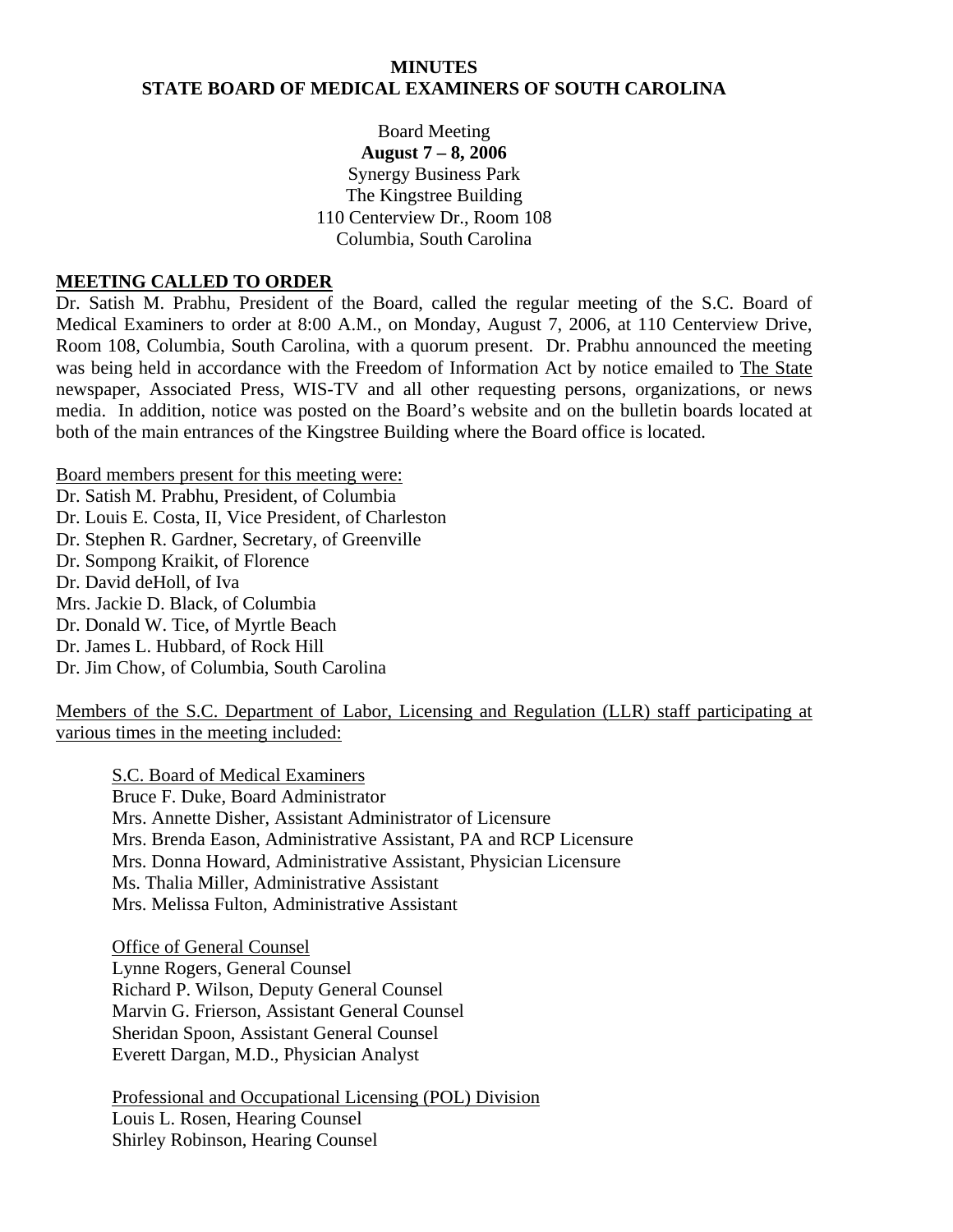Director's Office Mrs. Adrienne Youmans, Director

Office of Health and Medically Related Professions Mrs. Ruby McClain, Assistant Deputy Director

Office of Investigations and Enforcement Rion Alvey, Assistant Deputy Director Mrs. Karen Newton, Administrative Coordinator Mrs. Josie DeGennaro, Investigator Mr. Mark Kelly, Investigator Mrs. Cheryl McNair, Investigator Larry Atkins, Deputy Chief Kathy Prince, Deputy Chief

### **REVIEW/APPROVAL OF AGENDA**

An agenda for this meeting was reviewed and approved. Throughout the meeting, other changes to the agenda took place that included:

### **REVIEW/APPROVAL OF CONSENT AGENDA**

The Board reviewed the Consent Agenda and made the following decisions:

**Dr. Tice made a motion to approve the Consent Agenda with the exception PA practice Act in prescribing authority which is the controlled substance change. Dr. Gardner seconded the motion and it was unanimously passed. The Committee recommendations from the Respiratory Care Committee and the Acupuncture Advisory Committee that were approved are as follows:**

### **LLR-BOARD OF MEDICAL EXAMINERS BOARD MEETING, AUGUST 6-8, 2006**

| <b>DISCUSSION TOPIC:</b> | <b>Recommendations from the Respiratory Care Committee Meeting,</b> |
|--------------------------|---------------------------------------------------------------------|
|                          | <b>July 14, 2006</b>                                                |

**FROM: Paul Treffeisen, RCP, Chairman SC Respiratory Care Committee** 

**Members in attendance: Mr. Paul Treffeisen, RCP, Anderson; Ms. Connie R. Jones, RCP, Elgin; Mr. Ben F. Rogers, Easley; Dr. Kristin Highland, Mt. Pleasant and Dr. James Barker, Columbia. Absent from meeting were: Dr. Wayne Hollinger, Greenville; Mr. John A. Evans, RCP, Florence; Vicki Evans, RCP, Charleston and Paul Massengill, Greenville** 

#### **AGENDA TOPIC: APPLICANT APPEARING FOR LICENSURE**

Jeffrey Ware, RCP — Mr. Ware appeared before the Committee to discuss his "yes" answer on the application to: "Are you currently under any investigation or the subject of pending disciplinary action by any licensing Board or other entity" and "Have you ever discontinued practicing as a RCP for any reason for one month or more" and "Have you ever been discharged involuntary from employment"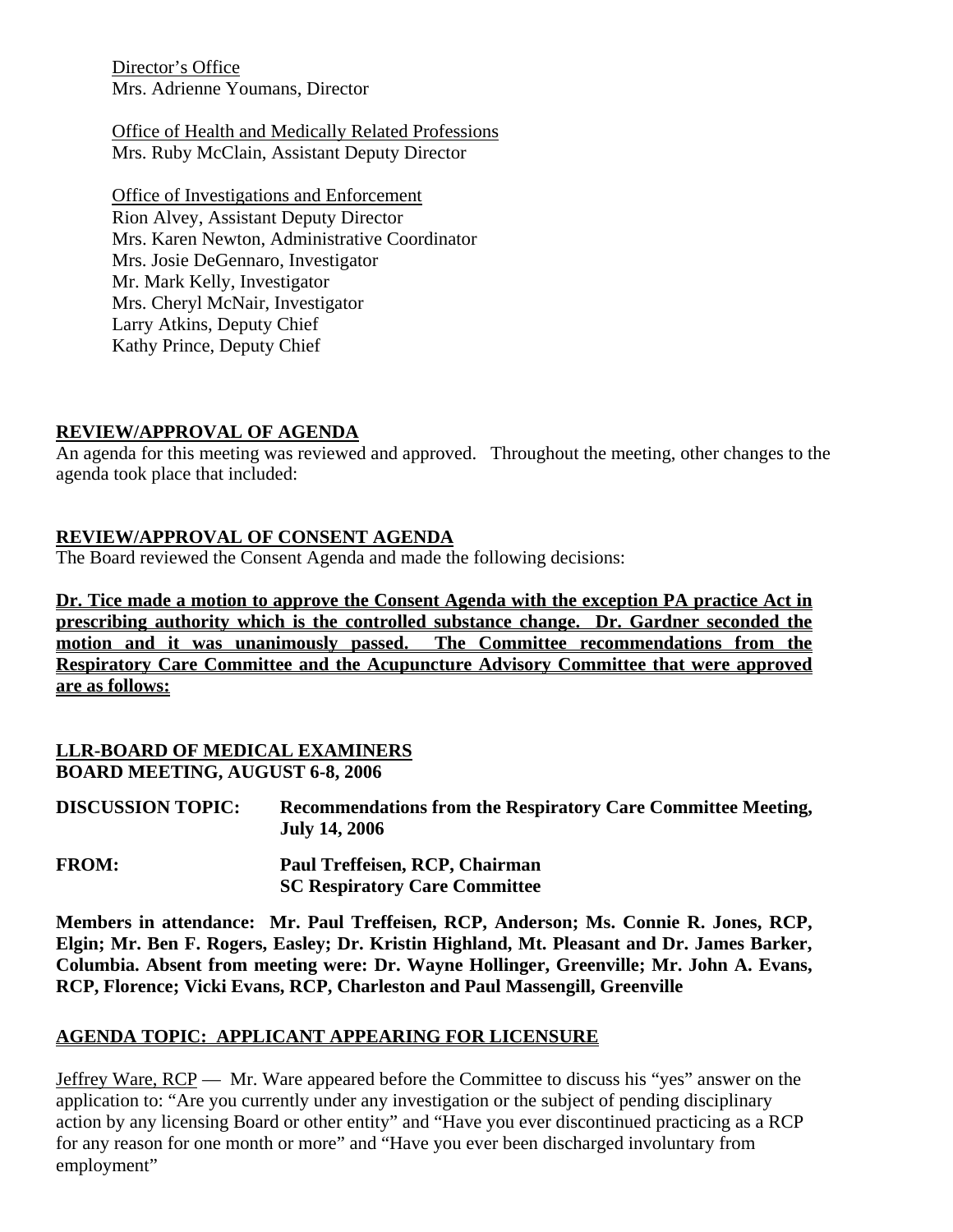Mr. Ware advised that he was involuntary discharged from employment after his employer notice that he had altered his credentials. The employer filed a complaint with the North Carolina Board, who took disciplinary action after receiving the complaint.

Mr. Floyd Boyer of the North Carolina Board notified the South Carolina Board that Mr. Ware was under a Consent Order which required Mr. Ware pay a fine of \$250 and quarterly reports to the Board. Mr. Boyer also advised that Mr. Ware was in Compliance with the NC Board and his probation ended on May 24, 2006.

After review and discussion, Dr. Barker moved to recommend permanent licensure to Mr. Ware without any conditions. Dr. Highland seconded the motion. The motion passed unanimously.

#### AGENDA TOPIC: APPLICANTS FOR PERMANENT LICENSURE

- 1. Allen, Lebra
- 2. Arant, Mandi
- 3. Asher, Travis
- 4. Beaver, Sarah
- 5. \*Benjamin, Tiwancia
- 6. Betz, Elizabeth
- 7. Braswell, Sally
- 8. Bristow, Trussie
- 9. Campbell, Brian
- 10. Campbell, James
- 11. Connell, Mary
- 12. Cote, Becky
- 13. Crofton, Melissa
- 14. Davidson, Kathryn
- 15. Ellis, James
- 16. Ensley, Sheila
- 17. Green, Jennifer
- 18. Homme, Maureen
- 19. Jackson, Jessica
- 20. \*Johnson, Robert
- 21. Linder, Latisha
- 22. Love, Kim
- 23. Masimer, Heidi
- 24. McCuen, Rickey
- 25. McNeill, Donna
- 26. Nicholls, Richard
- 27. Paramore, Elizabeth
- 28. Partain, Terri
- 29. \*Pullen, Kimberly
- 30. Sharpe, Penny
- 31. Shelter, Dustin
- 32. Smith, Sarah
- 33. Stamm, Brenda
- 34. Stopar, Maria
- 35. \*Thomas, Deborah
- 36. Thomas, Lucia
- 37. Thomaston, Kevin
- 38. Thorne, Natalie
- 39. Toubou, Nadege
- 40. Tull,Rhonda
- 41. Whitlock,Joseph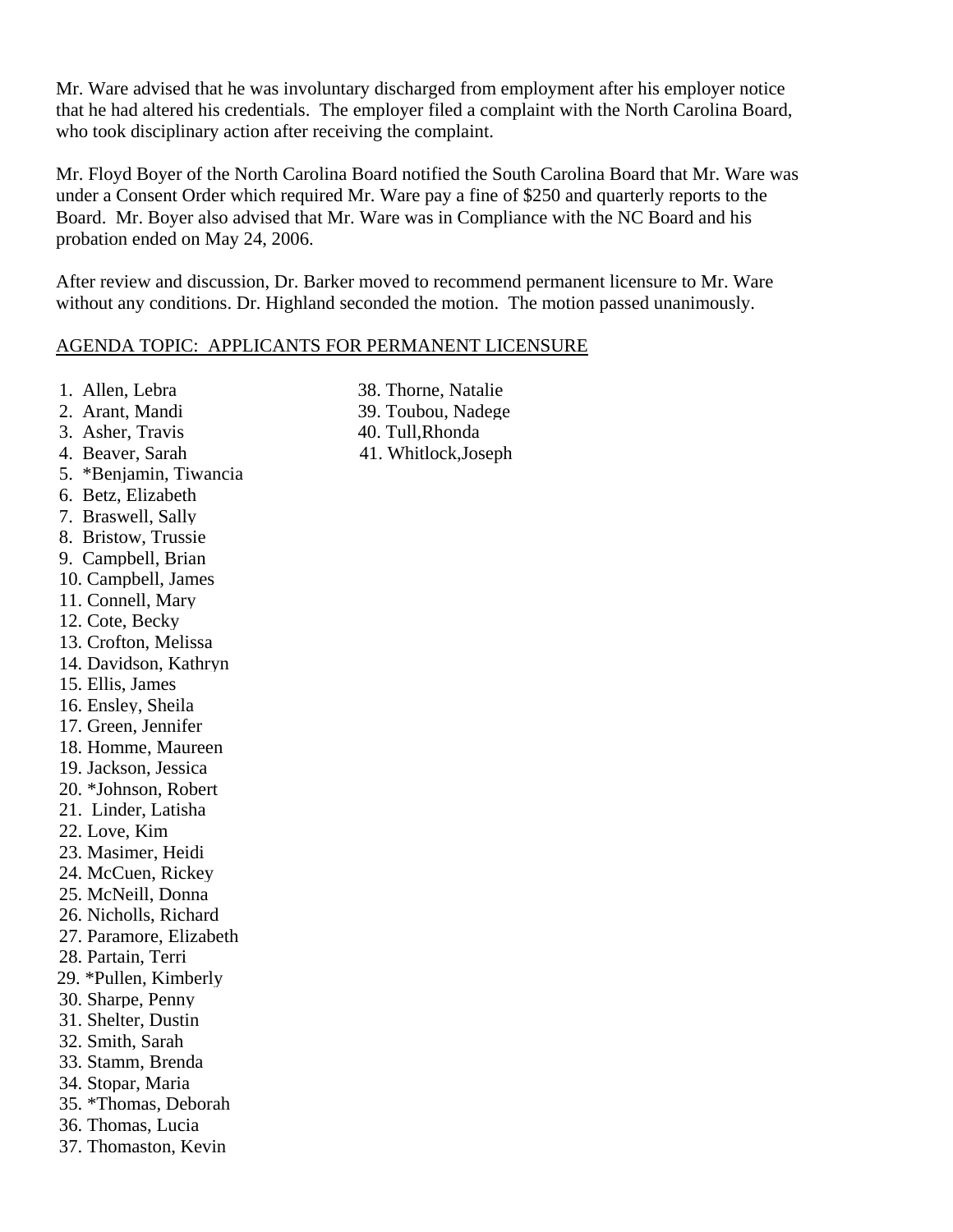The Committee reviewed the following four (4) individuals had "yes" answers on their application:

a. **Ms, Tiwancia Benjamin, RCP** – Ms. Benjamin answered "yes" on her application to "Have you ever discontinued practice as a RCP for any reason for one month or more" and "Have you ever been involuntarily discharged from employment?" Ms. Benjamin advised that she was terminated for failure to fulfill her obligation at Carolina Pines due to workload at another job. She was working two jobs and was not able to work mandatory overtime at her other job. .

After review and discussion, Ms. Jones moved to recommend permanent licensure to Ms. Benjamin. Dr. Highland seconded the motion. The motion passed unanimously.

b. **Mr. Robert Johnson, RCP -** Mr. Johnson answered yes" on his application to "Have you ever been involuntarily discharged from employment?" Mr. Johnson was involuntarily discharged from Rotech Medical due to downsizing/reduction in force. Mr. Johnson was involuntarily discharged from Physician's Choice due to his inability to adjust to homecare versus the hospital setting.

After review and discussion, Mr. Rogers moved to recommend permanent licensure to Mr. Johnson. Ms. Jones seconded the motion. The motion passed unanimously

c. **Ms. Kimberly Pullen, RCP--** Ms. Pullen answered yes" on her application to "Have you ever been arrested, indicted, convicted, pled guilty, or pled nolo contendere for violation of any federal, state or local law". Ms. Pullen advised that she was arrested for trespassing when she was 18 years old for being on the beach after hours. She was only required to pay a \$50 fine. This incident took place 22 years ago.

After review and discussion, Dr. Highland moved to recommend permanent licensure to Ms. Pullen. Ms. Jones seconded the motion. The motion passed unanimously

**d. Ms. Deborah Thomas, RCP –** Ms. Thomas answered yes" on her application to "Have you ever been arrested, indicted, convicted, pled guilty, or pled nolo contendere for violation of any federal, state or local law". Ms. Thomas advised that she was a single parent and inadvertently wrote a \$75 check at a grocery store which was a bad check. She later moved and was not aware the check did not clear until years later, when she was arrested. She was required to attend a self improvement course, which is mandatory through the Florida courts, pay a fine and court cost.

After review and discussion, Dr. Highland moved to recommend permanent licensure to Ms. Thomas. Ms. Jones seconded the motion. The motion passed unanimously

### **AGENDA TOPIC: FYI - CMS REIMBURSEMENT GUIDELINES FOR FREE-STANDING SLEEP LABS**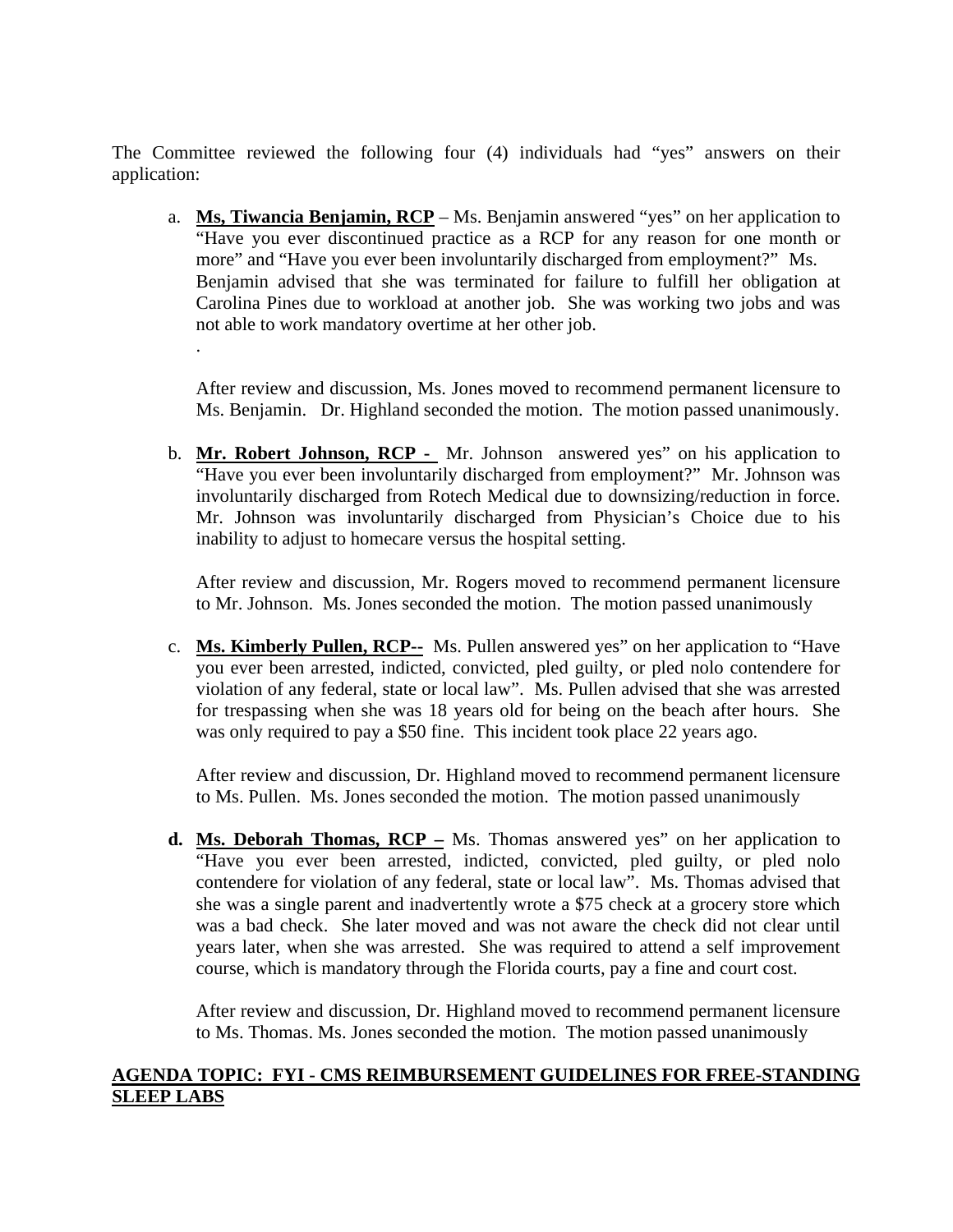FYI--Ms. Jones advised that effective immediately, the Palmetto GBA (Government Benefits Administration) is requiring documentation of accreditation from the ASDA (American Sleep Disorders Association) a.k.a. (AASM-American Academy of Sleep Medicine) prior to approving a sleep disorder center as a IDTF (Independent Diagnostic Testing Facility). All providers currently enrolled as IDTF Sleep Disorder Center will be required to provide a copy of its "Full Accreditation" or "Accreditation Eligible" from the ASDA/AASM. See Attachment.

\_\_\_\_\_\_\_\_\_\_\_\_\_\_\_\_\_\_\_\_\_\_\_\_\_\_\_\_\_\_\_\_\_\_\_\_\_\_\_\_\_\_\_\_\_\_\_\_\_\_\_\_\_\_\_\_\_\_\_\_\_\_\_\_\_\_\_\_\_\_\_\_\_

## **AGENDA TOPIC: FYI - NOTIFICATION OF SCHEDULING OF MEDICAL DELEGATION SUB-COMMITTEE**

FYI—Ms. Jones advised that the Medical Delegation Sub-Committee is scheduled to meet on September 22, 2006 at the Board office to discuss the definition of medical supervision/direction. Members of the Committee are:

Dr. James Carlswell, Pulmonary Associates of Charleston, SC Dr. William McLain, Columbia, SC Ms. Connie Jones, Past-Chairman of SC Respiratory Care Committee Ms. Patricia Blakely, RCP, Elgin, SC Dr. Satish Prahbu, Columbia, SC President of SC Medical Examiners Board

## **AGENDA TOPIC: FYI - STATUS OF EXEMPTION APPLICATIONS**

Ms. Eason updated the Committee on the exemption applications on file with the Board:

45 Pending applications 30 have received the 36 month Exemption 29 have provided proof of the RPSGT Credential and have received the Exemption

Ms. Jones asked that a certified letter be sent to the applicant and their medical director advising that they are still incomplete and that continuing to practice would be in violation of the policy.

#### **AGENDA TOPIC: TERMS OF COMMITTEE MEMBERS ENDING 12/31/2006**

The terms of the following members will end on December 31, 2006:

Dr. Wayne Hollinger Dr. Kristin Highland Connie Jones, RCP John Evans, RCP Paul Massengill, RCP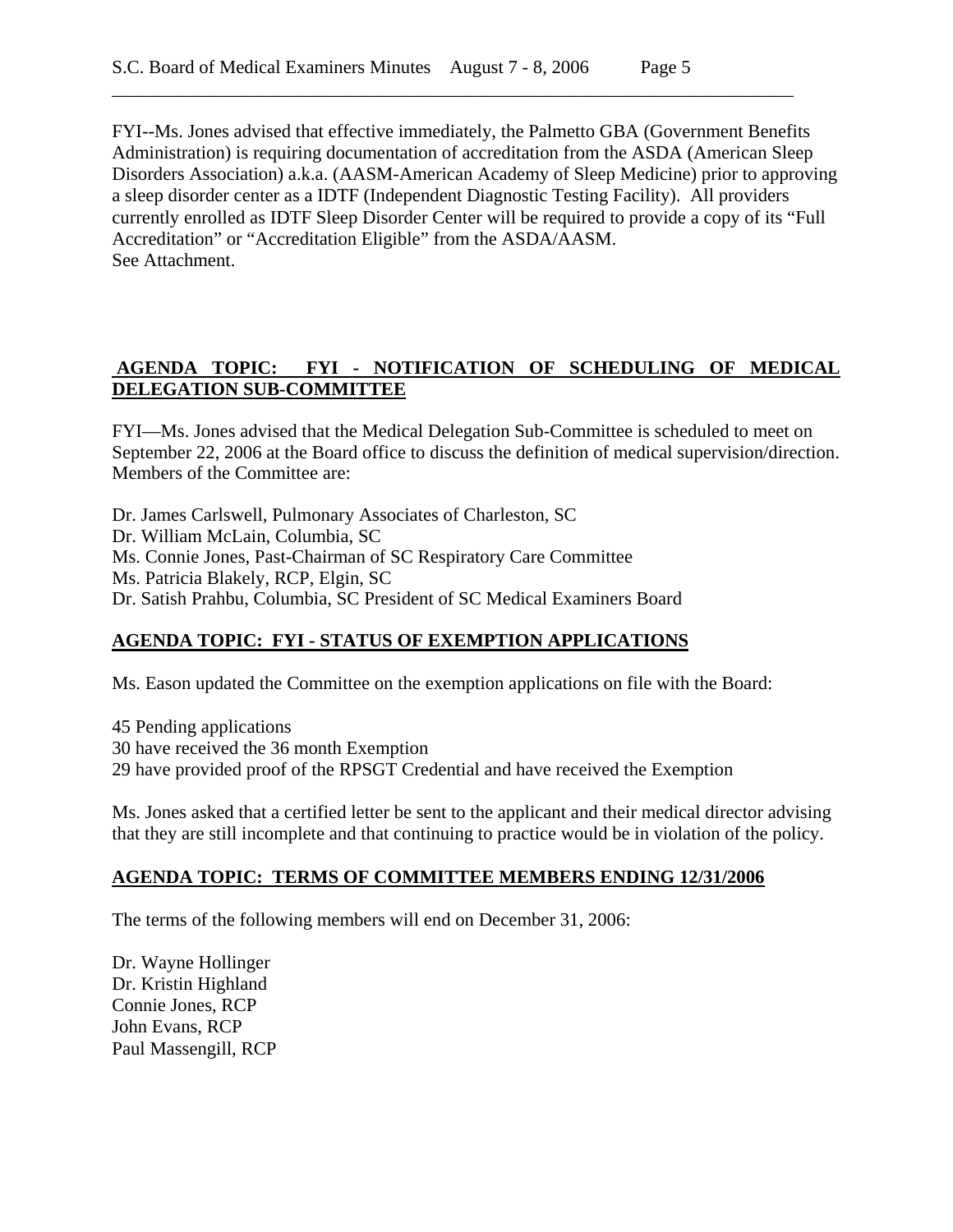Letters will be sent to the SC Society of Anesthesiologist, SC Society of Respiratory Care, SC Medical Association, SC Society of Cardio-Pulmonary Rehab., American Lung Association, SC Heart Association, Chairman of SC Respiratory Care Committee and notice to the Public for nominees. Once the nominees are submitted, the recommendations will be reviewed at the October Committee meeting. Those selected by the Committee will be recommended to the full Board at November meeting for appointment. The four-year terms of these new members will become effective on January 1, 2007

\_\_\_\_\_\_\_\_\_\_\_\_\_\_\_\_\_\_\_\_\_\_\_\_\_\_\_\_\_\_\_\_\_\_\_\_\_\_\_\_\_\_\_\_\_\_\_\_\_\_\_\_\_\_\_\_\_\_\_\_\_\_\_\_\_\_\_\_\_\_\_\_\_

## **NEXT MEETING DATE**

The Committee's next meeting is Friday, October 13, 2006.

| <b>DISCUSSION TOPIC:</b> | <b>Recommendations from the PA Committee Meeting</b><br><b>July 7, 2006</b>   |
|--------------------------|-------------------------------------------------------------------------------|
| <b>FROM:</b>             | Harold Harvey, P.A., Chairperson<br><b>S.C. Physician Assistant Committee</b> |

The Committee members present were as follows: Mr. Harold Harvey, of Hampton, Chairman; Dr. Philip Honig, Vice-Chair, Columbia; Mr. Arnold Metz, Secretary-Treasurer, Charleston; Ms. Lisa Sand, Columbia; Mr. Graham Adams, Chapin; Dr. Richard Rhodes and Ms. Beth Parris, Columbia.

#### **AGENDA TOPIC: REVIEW OF SCOPE OF PRACTICE GUIDELINES**

The Committee reviewed the Scope of Practice Guidelines for the following PAs:

- 1. Baumann, Lindsay
- 2. Berka, Kristin
- 3. Carter, Jennifer
- 4. Cavanaugh, Sean
- 5. Crisp, Brian
- 6. DeNittis, Felicia
- 7. Edwards, Nyala
- 8. Engler, Sandi
- 9. Fahy, Suzanne
- 10. Giarrizzi, Mark
- 11. Golanski, Susan
- 12. Gonzalez, Karina
- 13. Hart, David
- 14. Ho, Shirley
- 15. Howard, Joy
- 16. Humphreys, Tonya
- 17. Koele, Daniel
- 18. Lanning, Lori
- 19. Loos, Melissa
- 20. Machon, Robbie
- 21. Manti-Hoshko, Lara
- 22. Mason, Charles
- 27. Miller, Holly
- 28. Overcash, Kristin
- 29. Pacheo, Allison
- 30. Pierson-Skoog, Suzanna
- 31. Pyles, Kristen
- 32. Rock Rebekah
- 33. Rogers, Elleen
- 34. Sabatinos, Tara
- 35. Sabatinos, Tara
- 36. Schnaible, Scott
- 37. Sherman, Mary
- 38. Shilo, Barrett
- 39. Stuart, Iris
- 40. Suarez, Mark
- 41. Taylor, Benjamin
- 42. Todd, Sara
- 43. Varner, Blaine
- 44. Von, Karla
- 45. Von Karla
- 46. Ward, Arvin
- 47. Wehner, Joseph
- 48. Wertheimer, James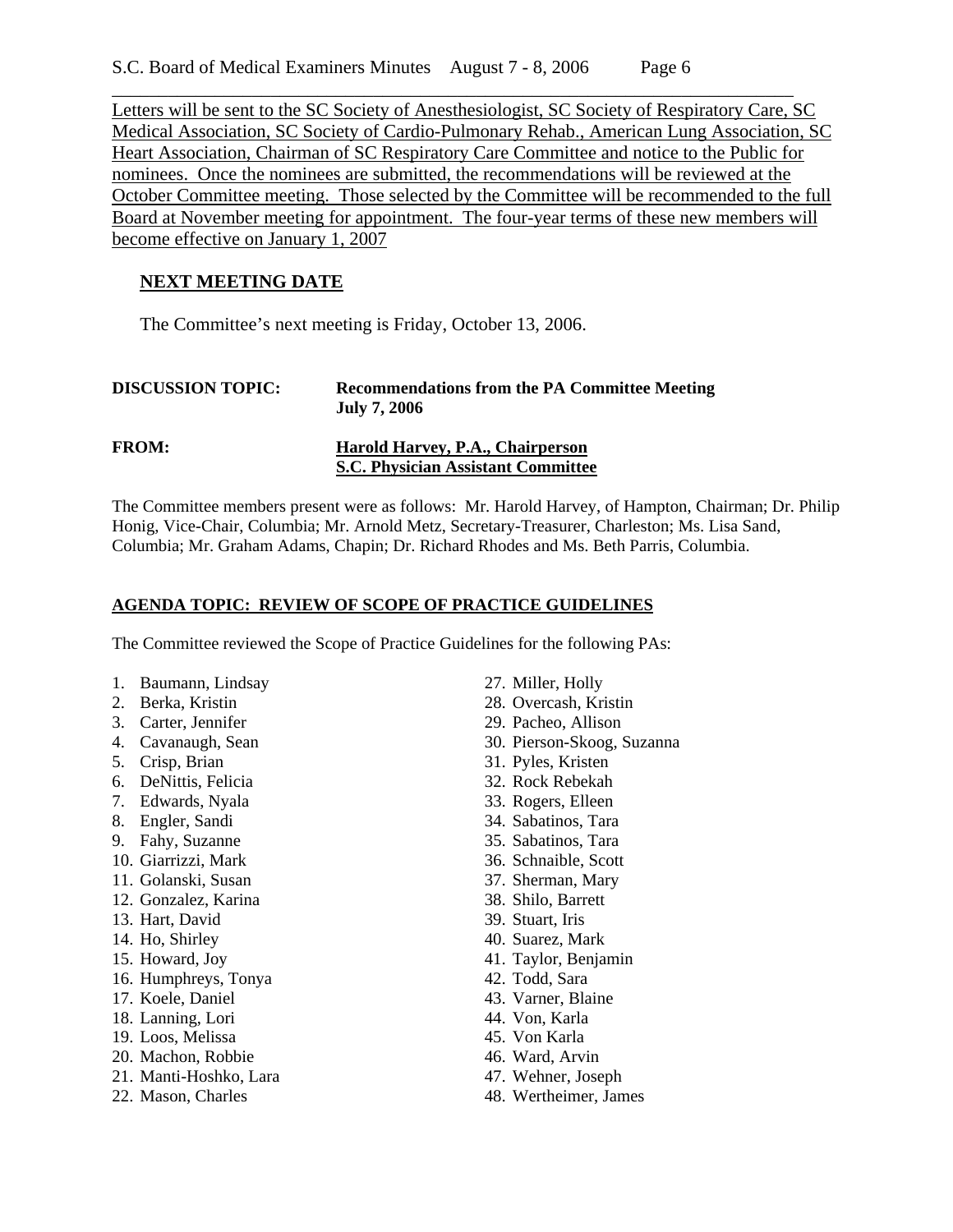23. Mathis, Heather 24. Meyers, Kristin

25. Meyers, Kristin

26. Middleton, Cheryl

\_\_\_\_\_\_\_\_\_\_\_\_\_\_\_\_\_\_\_\_\_\_\_\_\_\_\_\_\_\_\_\_\_\_\_\_\_\_\_\_\_\_\_\_\_\_\_\_\_\_\_\_\_\_\_\_\_\_\_\_\_\_\_\_\_\_\_\_\_\_\_\_\_ 49. William, Jesse 50. Wilson, Melanie 51. Wozniak, Chelsea

After careful review and discussion, Dr. Honig made a motion to approve the fifty-one (51) Scope of Practice Guidelines as recorded above. Mr. Metz seconded the motion. The motion passed.

The following Scope of Practice Guidelines were approved pending additional information and/or clarification:

- 1) Dr. Callis discussed **Kristin Meyer's** Scope of Practice. Ms. Meyer's is currently practicing in an ORS practice but submitted a general surgery scope of practice. Mr. Harvey recommended approval with the addition of the standard scope of practice for orthopedics.
- 2) Dr. Gardner discussed **Jennifer Simpson's** Scope of Practice and recommended approval with the stipulation that no regional anesthesia be permitted. Dr. Gardner recommended that Ms. Simpson be advised that she must work with her supervising physician for 6 months and then apply for OJT before she can provide any invasive procedures.
- 3) Dr. Gardner discussed **Bonnie West's** Scope of Practice and recommended approval for OJT. This training was approved for the observation of 5 (five) procedures, assisting with 5 (five) and performing 5 (five) each under the observation and supervision of Dr. Koser. In addition, two (2) of the five (5) procedures, must be pharmacology assisted stress testing. These tests must be documented to include patient's name/I.D., date and type of stress test and that Dr. Koser must be immediately available (on-site).
- 4) Mr. Harvey discussed **Alisa Marie Sherman's** Scope of Practice and recommended approval with the additional standard scope of practice guidelines for general surgery.
- 5) Mr. Metz discussed **Suzanna S.L. Pierson-Skoog's** Scope of Practice and recommended denial based on the scope of practice guidelines submitted and the tasks requested. Mr. Metz recommended that Ms. Pierson-Skoog provide confirmation of competence and/or OJT for some of the procedures requested. Mr. Metz also recommended denial of the request to performing malignant melanoma and sexual dysphoria, i.e. transsexual (sex changes). The Committee recommended that Ms. Pierson-Skoog complete OJT for her request for laser treatment to assist with ten (10), observe ten (10) and perform ten (10) procedures under the supervision of her supervising physician.

#### **AGENDA TOPIC: CONFIMATION OF OJT, REQUEST FOR OJT AND Additional TASKS**

**1)** Michael D. Overcash, P.A. **and his supervising physician, Dr.Hudson Rogers, (Dermatology) in N. Charleston, SC.**

**The Committee reviewed a request from Dr. Rogers to allow Mr. Overcash to perform Biopsy of Nose, Penis, Vaginal Mucosae, Vestibule Mouth, Lip, Ear and Tongue. Mr. Overcash to be reminded that he should not perform any procedure outside of his supervising physician's normal scope of practice.**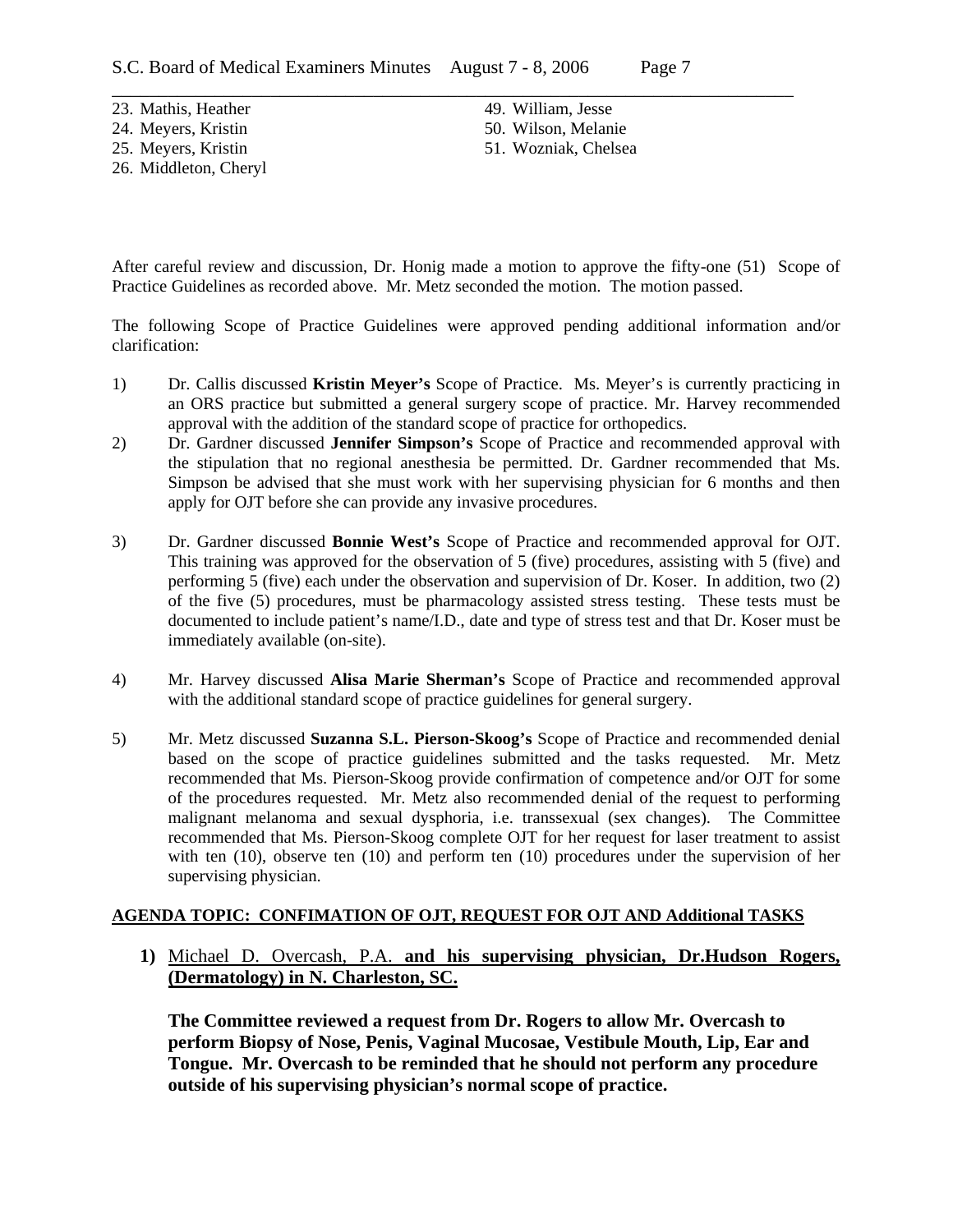**Mr. Metz moved to approve the request. Ms. Parris seconded the motion. The motion passed.**

\_\_\_\_\_\_\_\_\_\_\_\_\_\_\_\_\_\_\_\_\_\_\_\_\_\_\_\_\_\_\_\_\_\_\_\_\_\_\_\_\_\_\_\_\_\_\_\_\_\_\_\_\_\_\_\_\_\_\_\_\_\_\_\_\_\_\_\_\_\_\_\_\_

2) **Shea Cox McVey, PA** and her supervising physician, Dr. Edward Lominack (Cardiovascular) in Greenville, SC.

**The Committee reviewed confirmation of completion for OJT of Stress Testing. Mr. Metz moved to approve the confirmation. Dr. Gardner seconded the motion. The motion passed.** 

**3)** Michael D. Overcash, P.A. **and his supervising physician, Dr.Hudson Rogers, (Dermatology) in N. Charleston, SC.**

**The Committee reviewed a request from Dr. Rogers to allow Mr. Overcash to initiate Accutane. Mr. Overcash has a Master's degree with specialty in Dermatology. In addition, Mr. Overcash is registered with IPLEDGE and has provided information on the states that have been approved by the FDA to prescribe Accutane (**See Attachments**). After review and discussion Mr. Metz moved to approve the request. Dr. Gardner seconded the motion. The motion passed.** 

4) **Melissa Renee Buttles, PA** and her supervising physician, Dr. Nicholette Naso (Cardiovascular) in Florence, SC.

**The Committee reviewed a request from Dr. Naso to allow Ms. Buttles to perform Cardiac Stress Testing.** 

**After discussion, the Committee granted Ms. Buttles to perform cardiac stress testing with documentation of five (5), observe five (5) and perform five (5) procedures under the supervision of Dr. Champ, with at least 2 of the 5 must be pharmacology assisted stress testing.** 

**Dr. Gardner moved to approve the request. Dr. Honig seconded the motion. The motion passed.**

5) **Kristi Toothman Carlson, PA** and her supervising physician, Dr. Jerry Champ (Internal Medicine & Cardiovascular) in Greenville, SC.

**The Committee reviewed a request from Dr. Campbell to allow Ms. Carlson to perform Stress Testing. Ms. Carlson was approved to assist with five (5), observe five (5) and perform five (5) procedures under the supervision of Dr. Champ, with at least 2 of the 5 must be pharmacology assisted stress testing.** 

**Dr. Callis moved to approve the request. Dr. Honig seconded the motion. The motion passed.** 

#### **AGENDA TOPIC: REQUEST FOR OFF-SITE**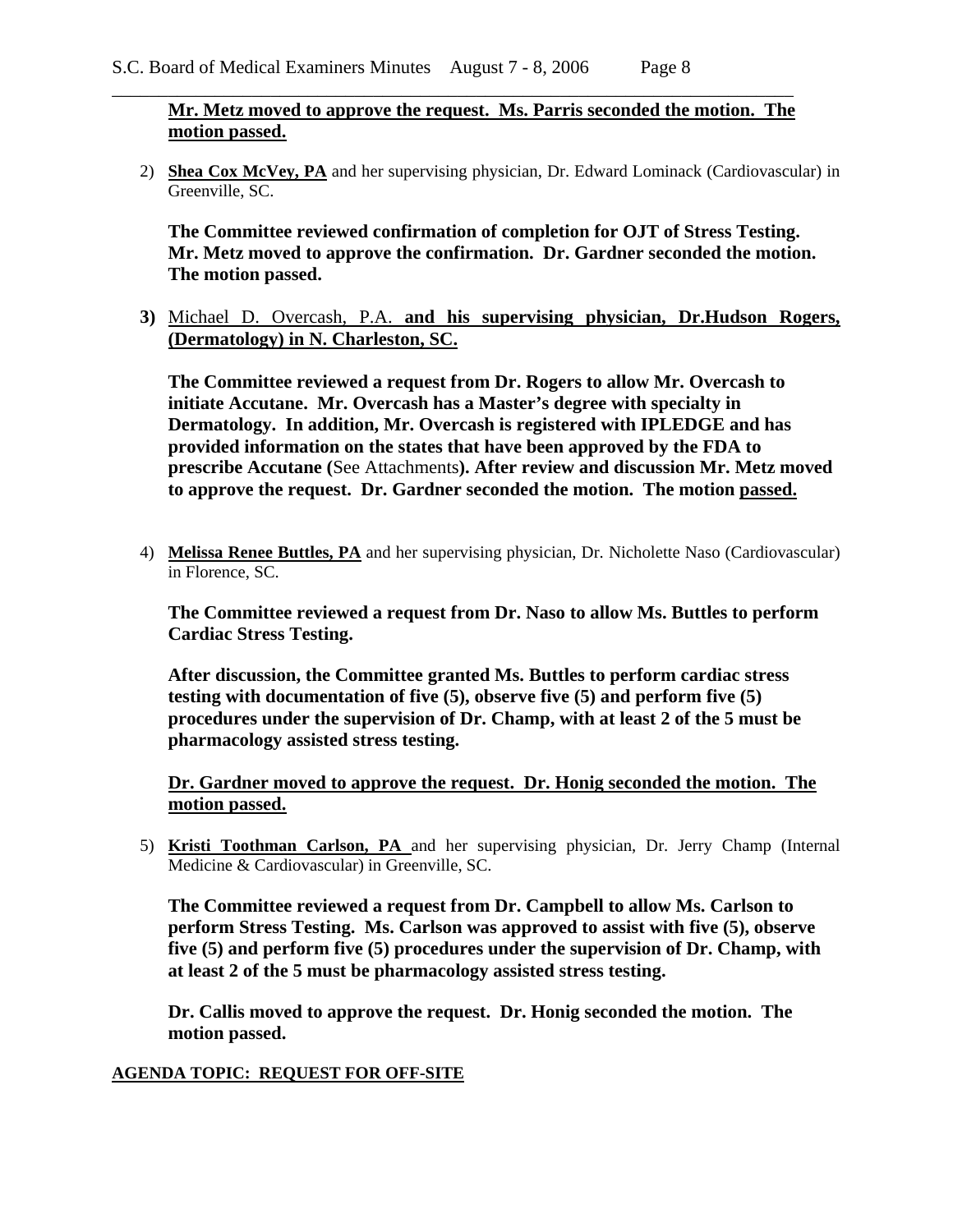**The Committee reviewed the following applications for approval of off-site practice: Michael Angelo Asbury, P.A.** and his supervising physician, Dr. Patricia McClerklin

\_\_\_\_\_\_\_\_\_\_\_\_\_\_\_\_\_\_\_\_\_\_\_\_\_\_\_\_\_\_\_\_\_\_\_\_\_\_\_\_\_\_\_\_\_\_\_\_\_\_\_\_\_\_\_\_\_\_\_\_\_\_\_\_\_\_\_\_\_\_\_\_\_

Mr. Asbury and Dr. McClerklin re-submitted a request for off-site practice. Mr. Asbury's first application was denied because his request did not fall within the Physician Assistant Practice Act guidelines (distance and time).

Dr McClerklin sent a letter advising that Mr. Asbury's new home was 40-45 minutes from the Orangeburg office and 55 minutes from the Lancaster office. The committee reviewed the request and denied this request again, because the time and distance was calculated from the physician assistant's residence and not from the primary office setting.

After careful review and discussion, Dr. Gardner moved to deny the request. Mr. Metz seconded the motion. The motion passed.

#### **AGENDA TOPIC: PHYSICIAN PRACTICE ACT**

The Committee discussed the implementation of the new Physician Assistant Practice Act. Mr. Wilson advised the Committee on the changes and requirements for applying for controlled substance prescriptive authority. The PA shall comply with the following requirements:

*(1) the physician assistant shall provide evidence of completion of sixty contact hours of education in pharmacotherapeutics acceptable to the board before application;* 

Mr. Metz advised that all physician assistant programs that are AMA approved require the completion of a pharmacology course. With a minimum of 60 hours of pharmacology.

*(2) the physician assistant shall provide at least fifteen contact hours of education in controlled substances acceptable to the board.* 

Mr. Harvey advised that MUSC is offering a course on the prescribing of controlled substances. Other courses will be recognized as long as the credits are Catagory 1 CME.

*(3) every two years, the physician assistant shall provide documentation of four continuing education contact hours in prescribing controlled substances acceptable to the board.* 

Mr. Metz advised that as part of their national certification and/or re-certification, physician assistants are required to obtain controlled substance CME. Therefore, since these hours must be Category 1 CME, those same hours can be used to meet the requirements for physician assistant renewal.

*(4) the physician assistant and supervising physician must read and sign a document approved by the board describing the management of expanded controlled substances prescriptive authority for physician assistants in South Carolina which must be kept on file for review. Within the two-year period, the physician assistant and the supervising physician periodically shall review this document and the physician assistant's prescribing practices to ensure proper prescribing procedures are followed. This review must be documented in writing with a copy kept at each practice site.* 

Mr. Wilson advised that each physician assistant and their supervising physician would sign a form, developed by the Board, accepting the responsibility and the management of the expanded controlled substance privilege.

#### **NEXT COMMITTEE MEETING DATE**

The next Physician Assistant Committee meeting is scheduled for Friday, September 29 at 2:00 P.M.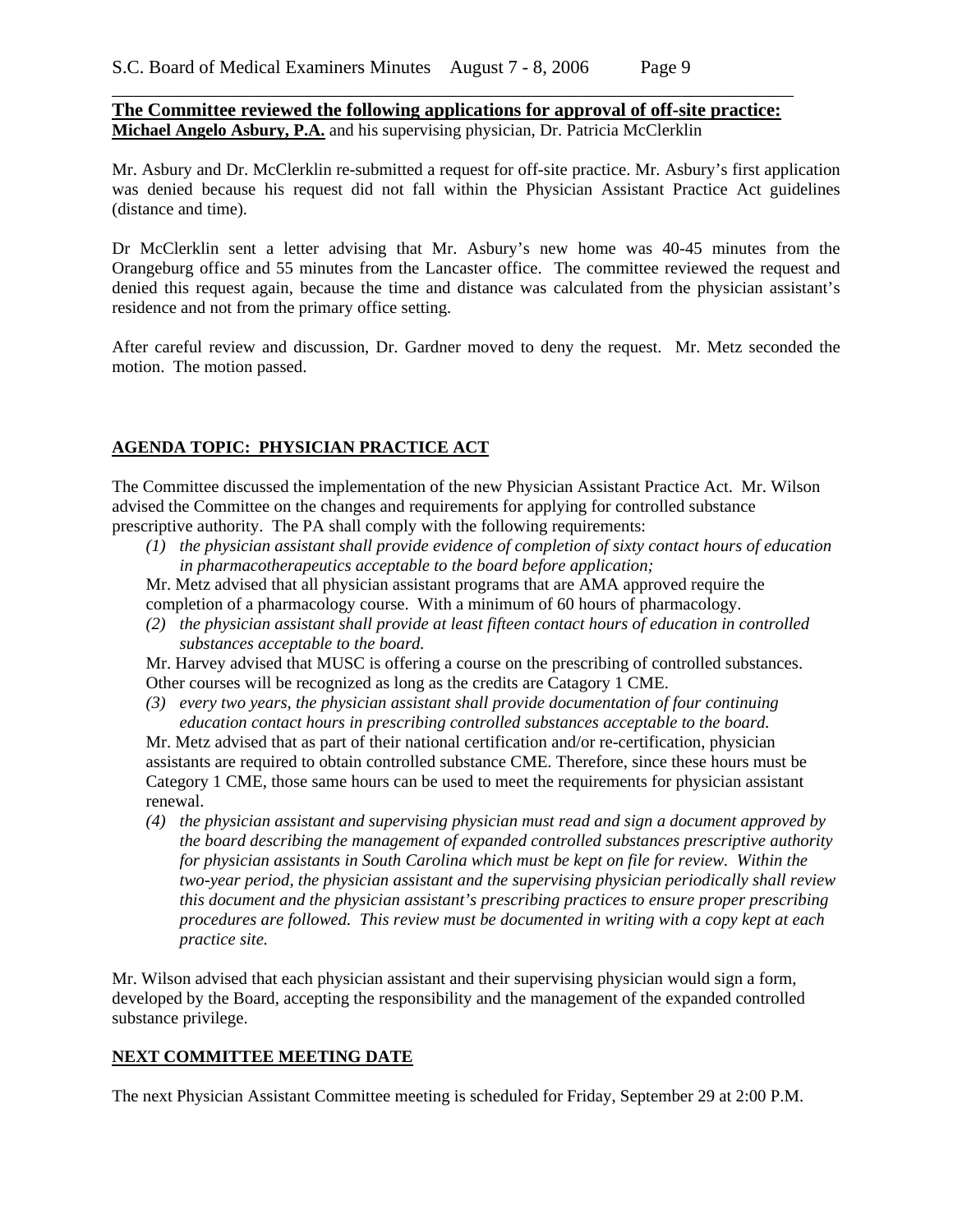### **REVIEW/APPROVAL OF MINUTES**

The Board reviewed the minutes of the May 22–24, 2006 meeting and made the following changes:

\_\_\_\_\_\_\_\_\_\_\_\_\_\_\_\_\_\_\_\_\_\_\_\_\_\_\_\_\_\_\_\_\_\_\_\_\_\_\_\_\_\_\_\_\_\_\_\_\_\_\_\_\_\_\_\_\_\_\_\_\_\_\_\_\_\_\_\_\_\_\_\_\_

1. PA Practice Act change in the prescribing authority regarding controlled substance change.

### **Dr. Tice made a motion that was seconded by Dr. Gardner and unanimously passed to approve the minutes as amended.**

### **FINAL ORDER HEARINGS**

**A motion was made and passed for the Board to go into Executive Session to conduct Final Order Hearings.** Each hearing was held in Executive Session, and a transcript of each hearing, as well as the Board's Final Order, are on file at the Board Office. No votes were made or actions taken while the Board was in Executive Session. **A motion was made and passed to return to Public Session and the Board voted on the following sanctions after each Final Order Hearing:**

## **JOHN BORWING MCREE M.D., OF NORTH AUGUSTA, GA. – FINAL ORDER HEARING 2003-282**

- 1. The Respondent is, publicly reprimanded.
- 2. The Respondent's license to practice medicine in this State is hereby suspended, and immediately stayed.
- 3. The Respondent is limited to practicing medicine in an institution setting.
- 4. Respondent is subject to indefinite monitoring.
- 4. The Respondent shall pay a fine of Five Thousand and No/100 Dollars (\$5,000.00), and administrative costs of \$487.18 within one year of the date of this order. This fine shall not be deemed paid until received by the Board. Failure to pay the fine or costs shall result in the immediate temporary suspension of the Respondent's license until such time as the fine or costs are paid.

**Dr. Hubbard made a motion to approve the practice setting not to exceed 40 hours a week. Ms. Black seconded and it was unanimously passed. Dr. McRee remains under the terms of the Board's Final Order 2002-282. Dr. McRee should advise the Board in writing of any changes in his employment.**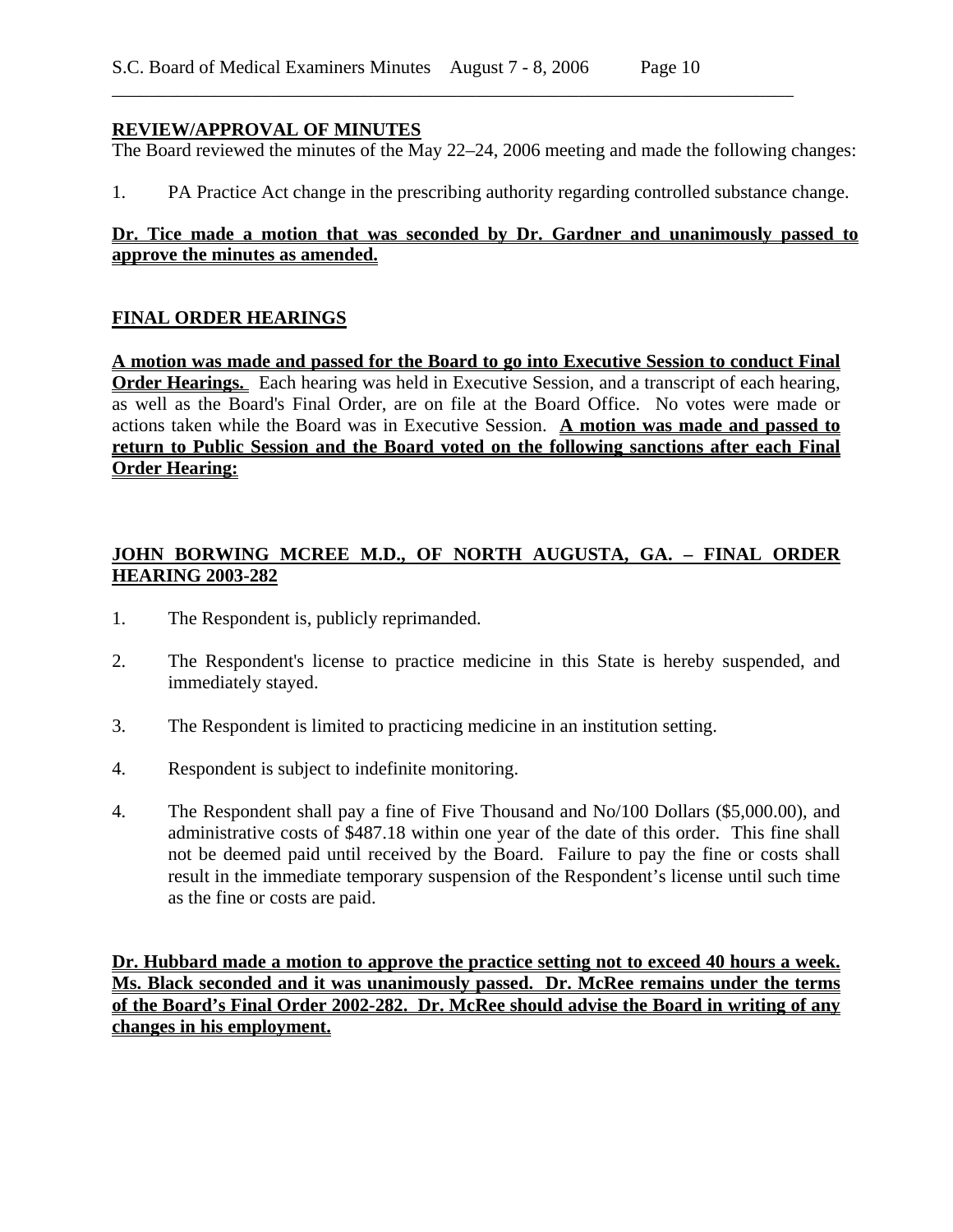## **APPEARANCE BY DR. HUGH COLEMAN WITH RECOVERING PROFESSIONAL PROGRAM**

\_\_\_\_\_\_\_\_\_\_\_\_\_\_\_\_\_\_\_\_\_\_\_\_\_\_\_\_\_\_\_\_\_\_\_\_\_\_\_\_\_\_\_\_\_\_\_\_\_\_\_\_\_\_\_\_\_\_\_\_\_\_\_\_\_\_\_\_\_\_\_\_\_

Dr. Hugh Coleman, Medical Director of the Recovering Professional Program (RPP), appeared before the Board to advise the Board what RPP is doing. He advised that RPP is available to the Board and would be available to supply any information the Board requested. He wanted to make it clear that RPP accompanying a Respondent to a hearing does not mean that they support their client, only that they are neutral. Dr. Coleman asked the Board whether he could advise a client to request a motion for reconsideration if the client felt the decision they received from the Board was unfair. It was agreed that RPP could give that advice to their clients.

#### **2001-315**

## **Dr. Gardner made a motion that was seconded by Mrs. Black and unanimously passed to approve the following sanction:**

- 1. This matter is, and it hereby is, dismissed.
- 2. This final order shall take effect immediately.

#### **THOMAS A. UPSHAW, MD OF CHARLESTON, S.C. 2004-111**

**Dr. Gardner made a motion that was seconded by Dr. Costa and unanimously passed to approve the following sanction:**

**NOW, THEREFORE, IT IS HEREBY ORDERED, ADJUDGED AND DECREED** that the Respondent's license to practice medicine in the State of South Carolina shall be, and hereby is, **UNDER INDEFINITE SUSPENSION.**

**IT IS FURTHER ORDERED** that the Respondent shall, continue treatment. Said costs being in the amount of Five hundred Five and 06/100 (\$505.00) Dollars, and these costs shall not be deemed paid until received by the Board.

## **AND IT IS SO ORDERED**.

## **DOUGLAS A. PETERS, M.D. OF CARY, N.C. – APPLICANT FOR LICENSURE**

Dr. Douglas A. Peters, an applicant for licensure, was asked to appear before the full Board following a personal interview with Board member. Dr. Peters was asked to appear due to answer to questions 11 on application. Question 11 regarding physical impairment. He was in treatment for alcohol abuse for 5 years and has been monitored for 5 years with no relapse and has been sober for 9 years.

Dr. Peters agreed to sign agreement that he is only to perform administrative medicine and if he returns to clinical practice he has to come before the board to show recertification or residency.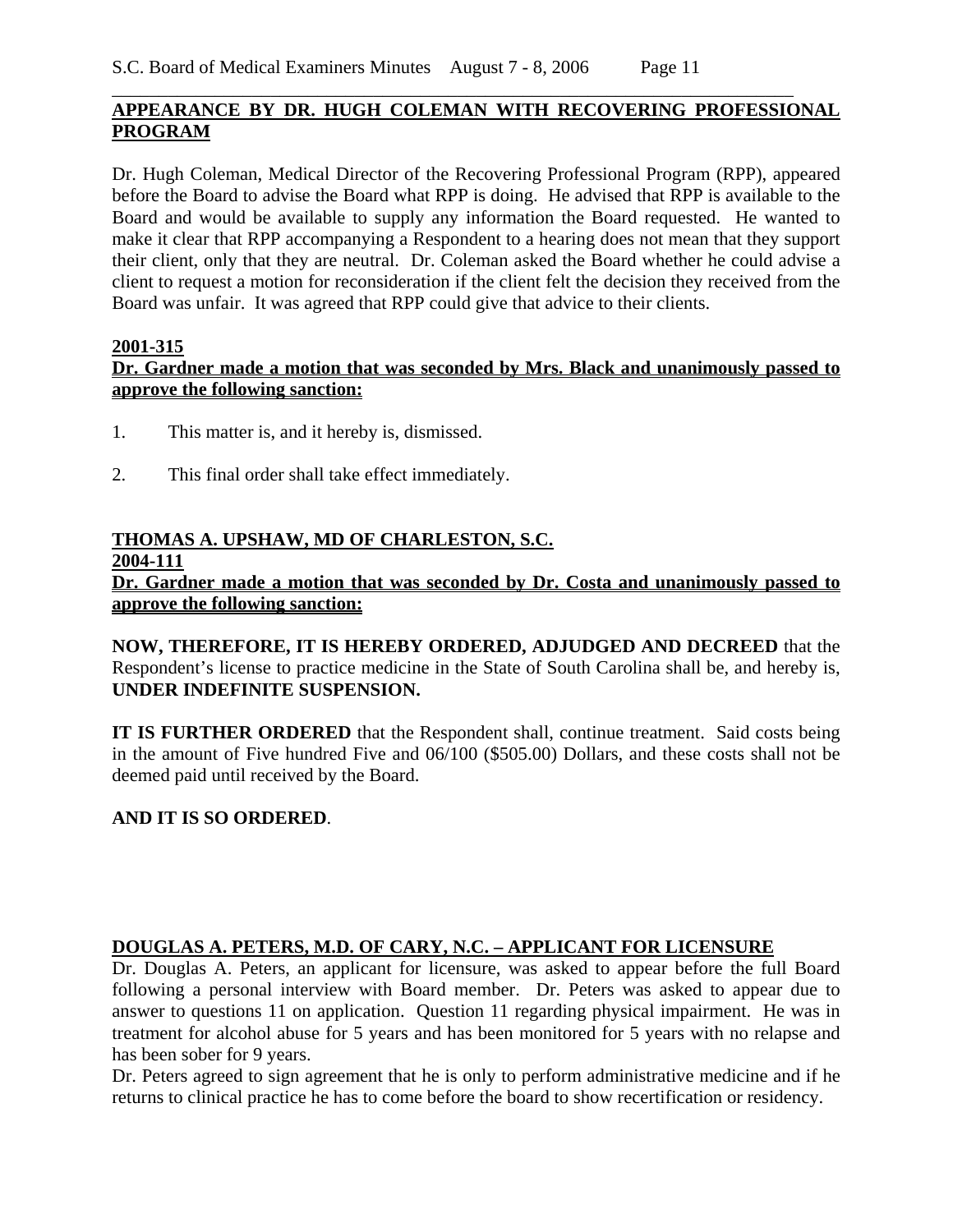#### **Dr. Prabhu made a motion to issue an unrestricted license with a private agreement and it was seconded by Dr. Gardner. All in favor and motion passed unanimously.**

\_\_\_\_\_\_\_\_\_\_\_\_\_\_\_\_\_\_\_\_\_\_\_\_\_\_\_\_\_\_\_\_\_\_\_\_\_\_\_\_\_\_\_\_\_\_\_\_\_\_\_\_\_\_\_\_\_\_\_\_\_\_\_\_\_\_\_\_\_\_\_\_\_

### **JOHN D. CAMPBELL, M.D., OF AUBURNDALE, FLORIDA. – APPLICANT FOR LICENSURE**

Dr. John D. Campbell, an applicant for licensure, was asked to appear before the full Board following a personal interview with Board member. Dr. Campbell wants to work with a Chiropractor in York County. He had previously signed an agreement that he is supposed to be evaluated and supervised by a physician. Dr. Prabhu explained that he has not fulfilled his sitespecific requirements.

**Dr. Gardner made a motion to delay a decision giving Dr. Campbell time to seek a site acceptable for employment. Motion was seconded by Ms. Black. All in favor and motion passed unanimously.**

### **ANTONIO B. MARTIN, M.D. OF TALAHASSEE, FLORIDA – APPLICANT FOR LICENSURE**

#### **NO SHOW**

#### **GENERAL COUNSEL REPORTS**

Lynne Rogers, LLR's General Counsel gave the Board an overview of how the Office of Investigations and Enforcement was formed and the problems discovered regarding the backlog of Medical Board cases.

#### **A motion was made and passed for the Board to go into Executive Session to review the General Counsel reports. No votes were made or actions taken while the Board was in Executive Session.**

**A motion was made and passed for the Board to return to Public Session.**

#### **DISMISSALS**

**Dr. Gardner made a motion that was seconded by Dr. Kraikit and unanimously passed approving the following cases for dismissal pursuant to the recommendation of LLR's General Counsel that there is a lack of sufficient evidence to warrant a formal complaint:** 

| 2005-258 | 2000-237 | 2004-294 | 2004-78  | 2005-255 | 2006-113 |
|----------|----------|----------|----------|----------|----------|
| 2006-155 | 2006-184 | 2006-186 | 2005-317 | 2005-372 | 2006-13  |
| 2005-149 | 2005-227 | 2005-228 | 2005-233 | 2005-49  | 2005-76  |
| 2005-94  | 2006-122 | 2005-337 | 2006-154 | 2006-87  | 2005-271 |
| 2005-346 | 2004-77  | 2004-77  | 2004-79  | 2005-1   | 2005-18  |
| 2005-358 | 2005-41  | 2006-198 | 2006-92  | 2004-32  | 2004-33  |
|          |          |          |          |          |          |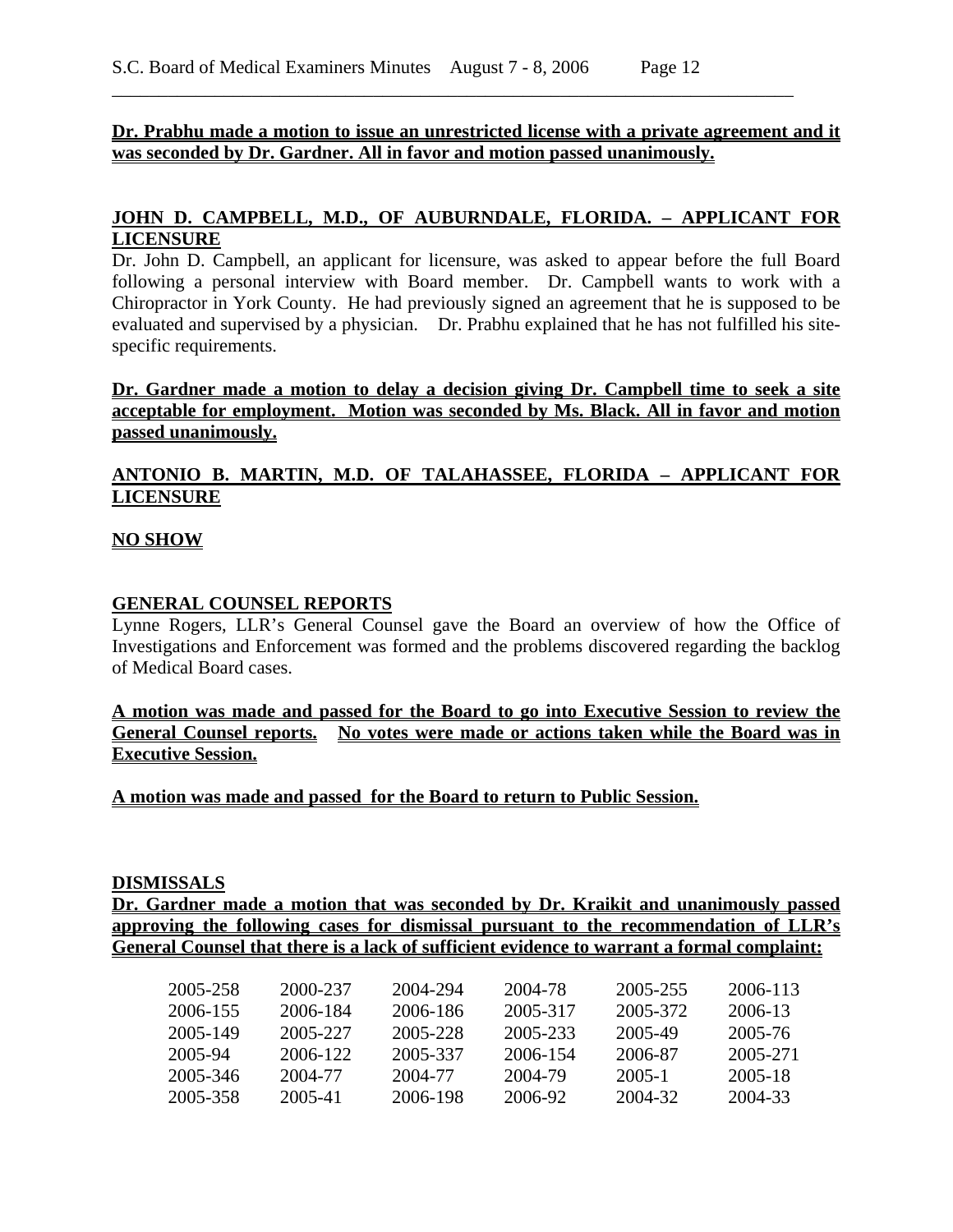| 2000-247 | 2001-260 | 2004-51  | 2005-136 | 2005-185 | 2005-354 |
|----------|----------|----------|----------|----------|----------|
| 2006-181 | 2006-212 | 2006-213 | 2006-75  | 2003-82  | 2003-87  |
| 2003-88  | 2006-204 | 2006-268 | 2006-294 | 2005-312 |          |

#### **LETTERS OF CAUTION**

**Dr. Gardner made a motion that was seconded by Dr. Costa and unanimously passed to issue a Letter of Caution in the following cases:** 

2005-362 2005-323 2005-273

#### **FORMAL COMPLAINTS**

**Dr. Gardner made a motion that was seconded by Dr. Tice and unanimously passed to authorize the issuance of a Formal Complaint pursuant to the recommendation of LLR's General Counsel that there is sufficient evidence to warrant formal proceeding in the following cases:**

| 2003-312 | 2006-144 | 2006-153 | 2006-240 | 2004-363 | 2005-190 |
|----------|----------|----------|----------|----------|----------|
| 2006-161 | 2003-84  | 2005-31  | 2005-367 | 1999-279 | 2002-82  |
| 2006-218 |          |          |          |          |          |

#### **CASES ON APPEAL**

In Executive Session, the Board reviewed the cases that are now on appeal and received specific briefings from Mrs. Rogers.

#### **COMPLIANCE REPORT**

The Board received as information a list of monitoring cases that have been determined as being non-compliant. The Office of General Counsel is currently working on these cases to bring them up-to-date.

#### **LICENSEES BEING MONITORED**

The Board received as information a list of all the licensees currently being monitored by the Board.

#### S**TATISTICAL REPORTS ON COMPLAINTS**

The Board received as information the following statistical reports:

## **MEDICAL BOARD COMPLAINTS RECEIVED 1/1/06 – 12/31/05**

| Alleged Issue                          | Total | Otr $1  $ Otr $2  $ Otr $3  $ |  |
|----------------------------------------|-------|-------------------------------|--|
| Alcohol and Other Substance Abuse      |       |                               |  |
| Allowing Unlicensed Person to Practice |       |                               |  |
| Disclosure of Patient Information      |       |                               |  |
| Drug Violation                         | 10    |                               |  |
| Failure to Maintain/Provide Records    | 13    |                               |  |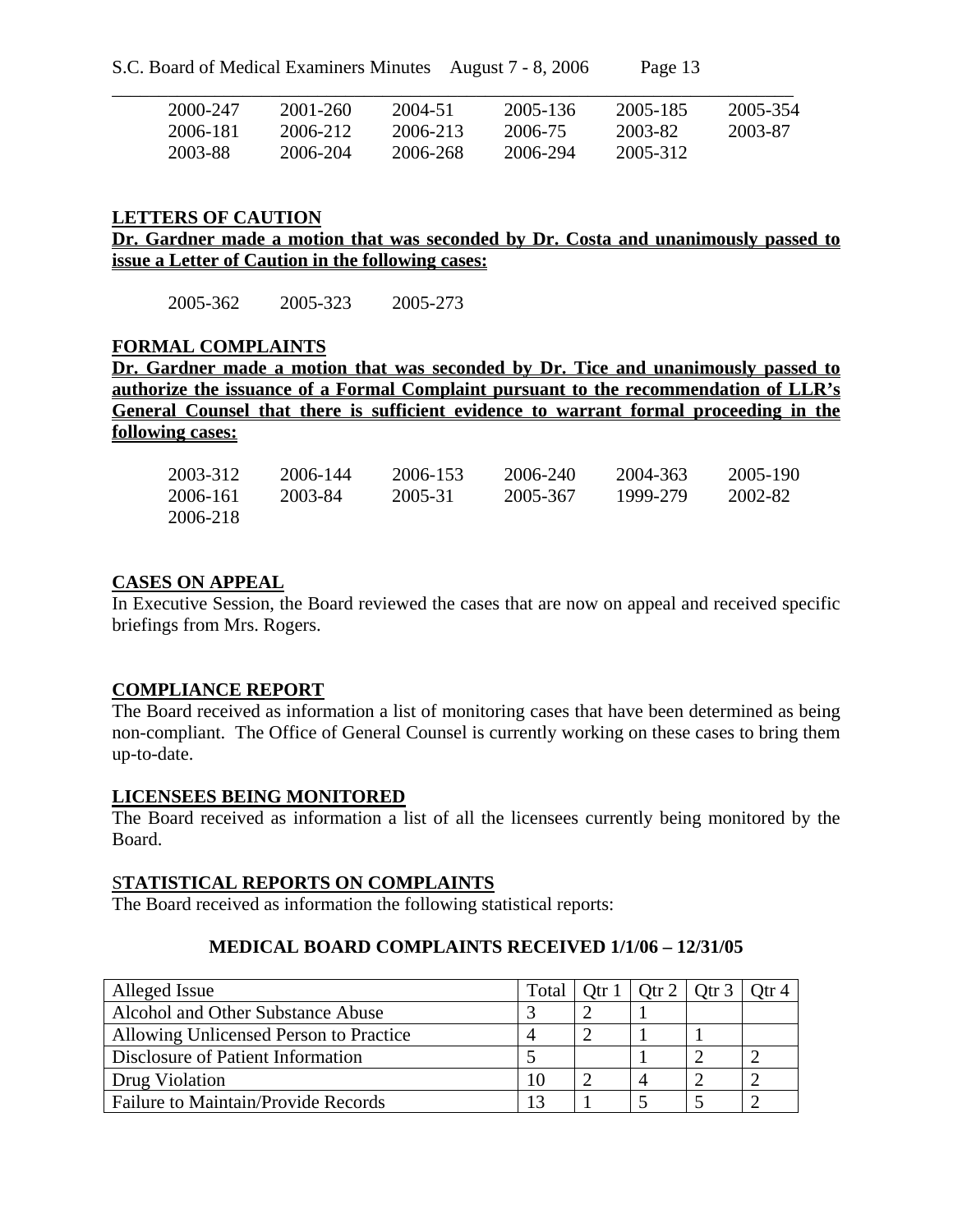| S.C. Board of Medical Examiners Minutes August 7 - 8, 2006 |  | Page 14 |
|------------------------------------------------------------|--|---------|
|------------------------------------------------------------|--|---------|

| Insurance Fraud (Non-Govt or Private Insurance)  | $\overline{2}$ |    |                | $\overline{2}$ |                |
|--------------------------------------------------|----------------|----|----------------|----------------|----------------|
| License Action by Fed State Local Licensing Auth | $\overline{2}$ |    |                |                | $\overline{2}$ |
| <b>Loss of Hospital Privileges</b>               |                |    |                | 1              |                |
| <b>Medication Errors</b>                         |                |    |                |                |                |
| <b>Mental Disorder</b>                           |                |    |                |                |                |
| Mental Incompetence                              |                |    |                | 1              |                |
| No Jurisdiction                                  | $\overline{2}$ |    |                |                | 1              |
| Patient Neglect/Abandonment                      | 11             | 3  |                | 5              | $\overline{2}$ |
| <b>Prescribing Matters</b>                       | 8              | 3  | $\overline{4}$ |                |                |
| Sanctioned by Other Board                        | 5              |    |                | $\overline{2}$ | $\overline{2}$ |
| <b>Sexual Misconduct</b>                         | 5              |    |                | $\overline{2}$ | $\overline{2}$ |
| <b>Sub-Standard Patient Care</b>                 | 124            | 38 | 23             | 28             | 35             |
| <b>Unlicensed Practice</b>                       | 13             | 4  | 5              | 3              | 1              |
| <b>Unprofessional Conduct</b>                    | 88             | 39 | 19             | 19             | 11             |
| Violation of Final Order/Agreement               | $\overline{2}$ |    |                |                |                |
| <b>TOTALS</b>                                    | 301            | 95 | 67             | 76             | 63             |
|                                                  |                |    |                |                |                |
| Cases Pending as of $12/31/05$                   | 451            |    |                |                |                |

## **MEDICAL BOARD COMPLAINTS CLOSED 1/1/06 – 12/31/05**

| Resolution                               | Total          | Otr 1          | Qtr 2          | Qtr 3          | Qtr <sub>4</sub> |
|------------------------------------------|----------------|----------------|----------------|----------------|------------------|
| <b>Administrative Dismissal</b>          | 27             |                | 4              | 10             | 6                |
| Cease and Desist                         | 1              |                |                |                |                  |
| Complaint Dismissed with No Action Taken | 15             |                | $\overline{4}$ | 2              | 9                |
| <b>Consent Agreement/Private</b>         | $\overline{2}$ |                |                |                |                  |
| <b>Consent Agreement/Public</b>          |                |                |                |                |                  |
| Dismissed (Licensee)                     | 164            | 45             | 35             | 47             | 37               |
| Dismissed (Unlicensed)                   |                |                |                |                |                  |
| <b>Final Order</b>                       | 7              |                |                | 3              | $\overline{4}$   |
| Letter of Caution                        | 13             | $\overline{2}$ |                |                | 10               |
| No Issue Found                           |                |                |                |                |                  |
| No Jurisdiction                          | $\overline{2}$ |                |                |                | $\overline{2}$   |
| Private Reprimand                        | 3              |                | 3              |                |                  |
| Public Reprimand                         | 5              |                |                | $\overline{4}$ |                  |
| <b>Stay of Suspension</b>                |                |                |                |                |                  |
| <b>TOTALS</b>                            | 243            | 55             | 49             | 68             | 71               |

### **FORMAL COMPLAINTS AUTHORIZED 1/1/06 – 6/30/06**

| Alleged Issue                     | Number |
|-----------------------------------|--------|
| Alcohol and Other Substance Abuse |        |
| Disclosure Violation              |        |
| Drug Violation                    |        |
| <b>Prescribing Matters</b>        |        |
| Sanctioned by Other Board         |        |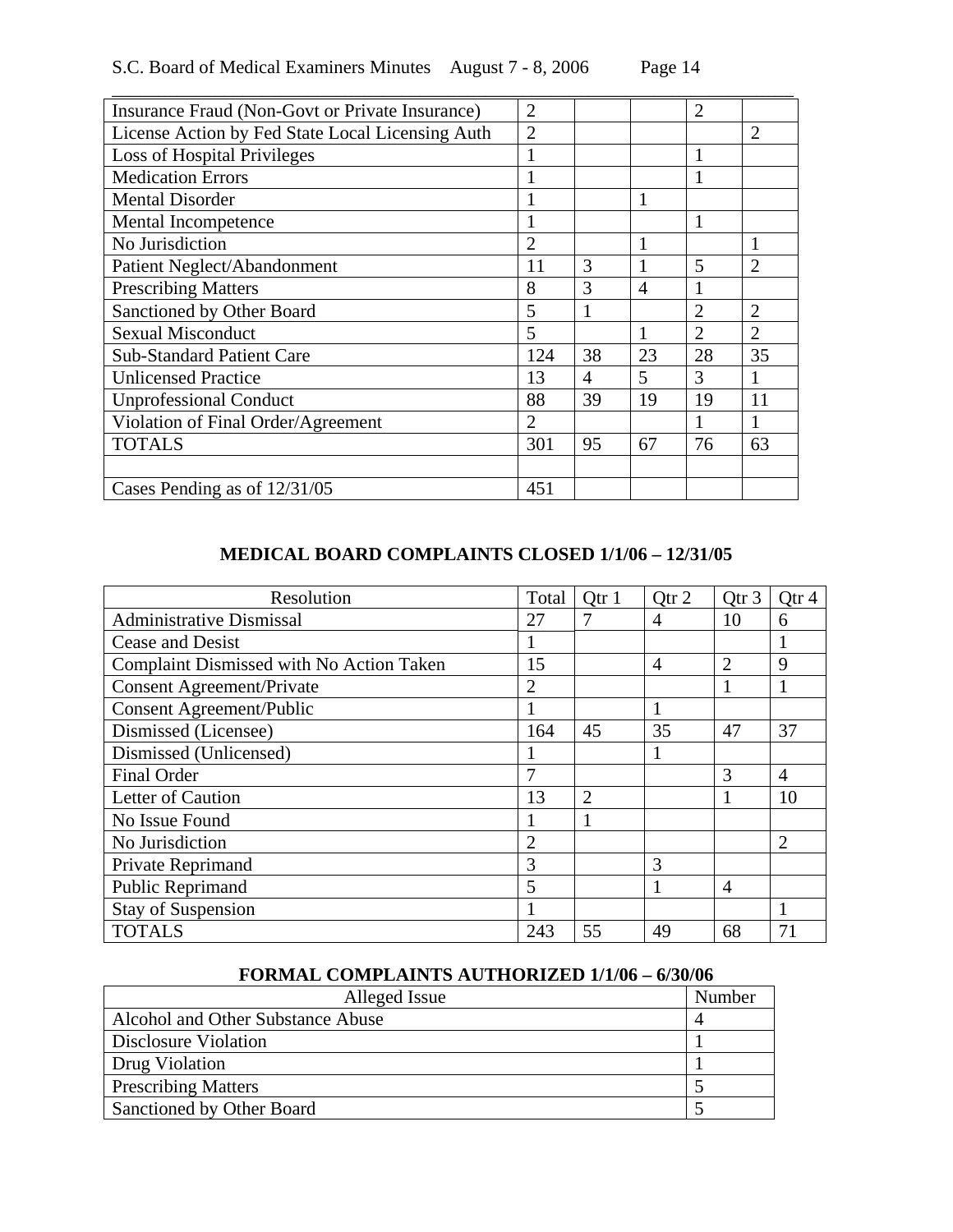| <b>Sub-Standard Patient Care</b>                          | 13             |  |  |  |
|-----------------------------------------------------------|----------------|--|--|--|
| <b>Unlicensed Practice</b>                                |                |  |  |  |
| <b>Unprofessional Conduct</b>                             | 4              |  |  |  |
| Violation of Final Order/Agreement                        | 4              |  |  |  |
| <b>Sexual Misconduct/Boundary Issues</b>                  | $\overline{2}$ |  |  |  |
| <b>TOTALS</b>                                             | 40             |  |  |  |
| <b>MEDICAL BOARD PANEL HEARINGS HELD 1/1/06 - 6/30/06</b> |                |  |  |  |
|                                                           |                |  |  |  |
| Alleged Issue                                             | Number         |  |  |  |
| Alcohol and Other Substance Abuse                         |                |  |  |  |
| <b>Criminal Conviction</b>                                | -1             |  |  |  |
| <b>Insurance Fraud</b>                                    |                |  |  |  |
| Loss of Hospital Privileges                               |                |  |  |  |
| <b>Substandard Patient Care</b>                           | $\overline{2}$ |  |  |  |
| <b>Unprofessional Conduct</b>                             |                |  |  |  |

| <b>TEMPORARY SUSPENSION/ EVALUATION ORDERS ISSUED 1/1/06 - 6/30/06</b> |                             |                         |  |  |  |  |
|------------------------------------------------------------------------|-----------------------------|-------------------------|--|--|--|--|
| Alleged Issue                                                          | <b>Temporary Suspension</b> | <b>Evaluation Order</b> |  |  |  |  |
| <b>Alcohol or Substance Abuse</b>                                      |                             |                         |  |  |  |  |
| Patient Neglect/Abandonment                                            |                             |                         |  |  |  |  |
| <b>Sexual Misconduct/Boundary Issues</b>                               |                             |                         |  |  |  |  |
| <b>Unprofessional Conduct</b>                                          |                             |                         |  |  |  |  |
| Violation of Final Order/Agreement                                     | −                           |                         |  |  |  |  |
| <b>TOTALS</b>                                                          | 12                          |                         |  |  |  |  |

| <b>REQUESTS TO WITHOLD IDENTITY OF COMPLAINANTS 1/1/06 - 6/30/06</b> |  |                                              |  |  |
|----------------------------------------------------------------------|--|----------------------------------------------|--|--|
| Alleged Issue                                                        |  | Withhold Identity   Do Not Withhold Identity |  |  |
|                                                                      |  |                                              |  |  |

| <b>MEDICAL BOARD COMPLAINTS RECEIVED</b><br>$1/1/06 - 6/30/06$ |                |                |                  |  |
|----------------------------------------------------------------|----------------|----------------|------------------|--|
| Alleged Issue                                                  |                | Qtr 1          | Qtr <sub>2</sub> |  |
| Allowing Unlicensed Person to Practice                         |                | 2              | 3                |  |
| <b>Criminal Conviction</b>                                     | $\overline{2}$ | $\overline{2}$ |                  |  |
| Disclosure of Patient Information                              | 7              | 4              | 3                |  |
| Discriminatory Misleading False<br>Deceptive                   |                |                |                  |  |
| Advertise                                                      |                |                |                  |  |
| Drug Violation                                                 | 11             |                | 4                |  |
| <b>Failure to Maintain/Provide Records</b>                     | 9              | 5              | 4                |  |
| Insurance Fraud (Non-Govt or Private Insurance)                |                |                | $\mathfrak{D}$   |  |
| License Action by Fed State Local Licensing Auth               |                |                |                  |  |
| Loss of Hospital Privileges                                    |                |                |                  |  |
| No Issue Found                                                 | 6              | $\mathfrak{D}$ | 4                |  |
| Other (Not Classified)                                         |                |                |                  |  |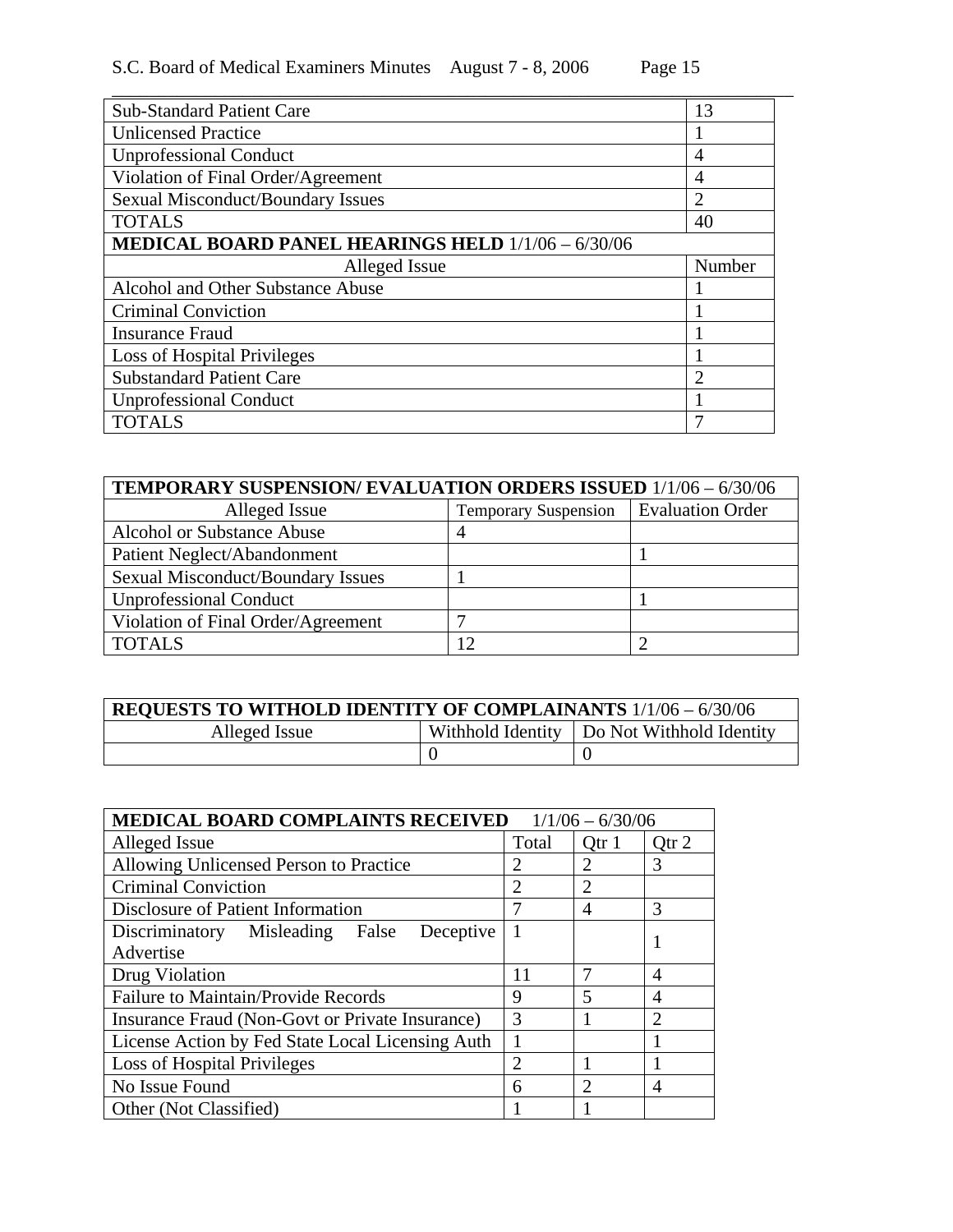| S.C. Board of Medical Examiners Minutes August 7 - 8, 2006 |  | Page 16 |
|------------------------------------------------------------|--|---------|
|------------------------------------------------------------|--|---------|

\_\_\_\_\_\_\_\_\_\_\_\_\_\_\_\_\_\_\_\_\_\_\_\_\_\_\_\_\_\_\_\_\_\_\_\_\_\_\_\_\_\_\_\_\_\_\_\_\_\_\_\_\_\_\_\_\_\_\_\_\_\_\_\_\_\_\_\_\_\_\_\_\_

| Patient Neglect/Abandonment        | 17  |    | 8  |
|------------------------------------|-----|----|----|
| <b>Prescribing Matters</b>         | 8   |    |    |
| <b>Prescription Fraud</b>          |     |    |    |
| Sanctioned by Other Board          |     |    | 3  |
| <b>Sexual Misconduct</b>           |     | 3  |    |
| <b>Sub-Standard Patient Care</b>   | 88  | 49 | 39 |
| <b>Unlicensed Practice</b>         |     |    |    |
| <b>Unprofessional Conduct</b>      | 27  | 15 | 12 |
| Violation of Final Order/Agreement |     |    |    |
| <b>TOTALS</b>                      | 209 | 10 | 99 |

| MEDICAL BOARD COMPLAINTS CLOSED 1/1/06 - 6/30/06 |                       |                |                |
|--------------------------------------------------|-----------------------|----------------|----------------|
| Resolution                                       | Total                 | Qtr 1          | Qtr 2          |
| <b>Administrative Dismissal</b>                  |                       |                |                |
| Complaint Dismissed with No Action Taken         | 7                     | $\overline{2}$ | 5              |
| <b>Consent Agreement/Private</b>                 | 3                     |                | 3              |
| <b>Consent Agreement/Public</b>                  | 9                     |                | 9              |
| Dismissed (Licensee)                             | 98                    | 44             | 54             |
| Dismissed (Unlicensed)                           |                       |                |                |
| <b>Final Order</b>                               | 5                     | 5              |                |
| Letter of Caution                                | 7                     | 4              | 3              |
| No Issue Found                                   | 9                     | 1              | 8              |
| Private Reprimand                                | $\mathcal{D}_{\cdot}$ | $\overline{2}$ |                |
| Public Reprimand                                 | 12                    | 12             |                |
| Relinquish License                               | $\overline{2}$        | $\overline{2}$ |                |
| Revocation                                       | 3                     |                | $\overline{2}$ |
| Suspension                                       | $\overline{2}$        | $\overline{2}$ |                |
| TOTALS*                                          | 161                   | 77             | 84             |

\*These numbers do not reflect cases closed on previous computer system

### **RECESS AND RECONVENE**

The Board recessed at 5:30 P.M. and reconvened Tuesday, August 8, 2006 at 8:00 A.M. with a quorum present.

# **VICTOR O. JENKINSON, RCP OF CHARLESTON, SOUTH CAROLINA FINAL ORDER HEARING 2005-194**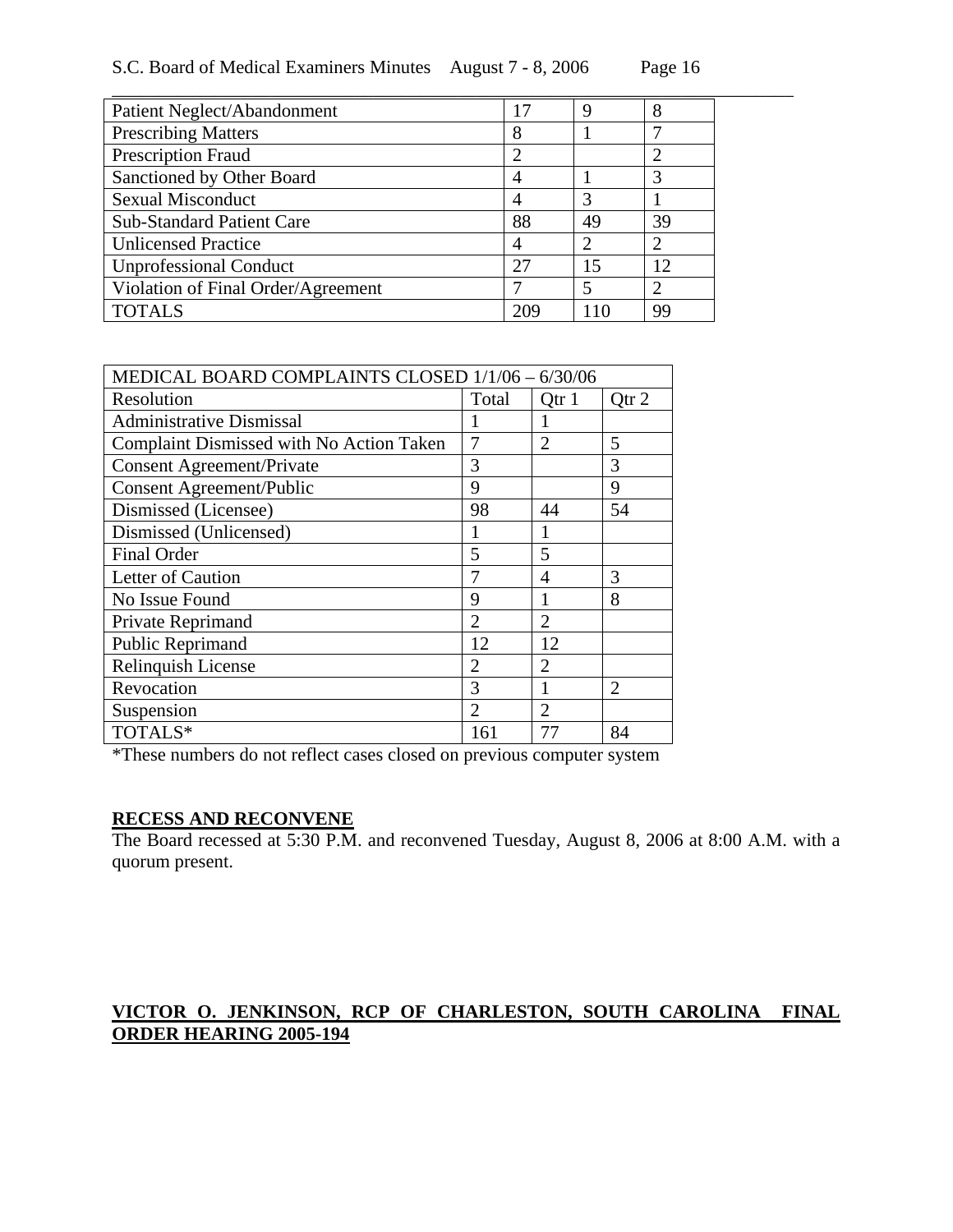### **Motion by Dr. Prabhu that the Respondent has violated the Medical Practice Act. The Sanction will be a public reprimand. Seconded by Dr. Kraikit. Board members aye except Ms. Black and Dr. Tice.**

\_\_\_\_\_\_\_\_\_\_\_\_\_\_\_\_\_\_\_\_\_\_\_\_\_\_\_\_\_\_\_\_\_\_\_\_\_\_\_\_\_\_\_\_\_\_\_\_\_\_\_\_\_\_\_\_\_\_\_\_\_\_\_\_\_\_\_\_\_\_\_\_\_

## **ROGER E. ADLER, M.D. OF MANNING, SOUTH CAROLINA AMEND TERMS AND CONDITIONS**

**Motion by Dr. Gardner to continue the present order with modifications ordered by the Administrative Law Court. Motioned seconded by Dr. Kraikit and all in favor.** 

## **WILLIAM H. CRIGLER, MD OF COLUMBIA, SOUTH CAROLINA RELEASE FROM TERMS AND CONDITIONS**

**Motion by Dr. Gardner for denial of release of terms and conditions and motion was seconded by Dr. deHoll, Ms. Black opposed.** 

### **PA Recommendations:**

Revisited from yesterday. Dermatologist requesting exemption from 30 mile/45 minutes rule.

**All in favor of granting request. Approve consent agenda minus recommendation. Motion to disapprove modified practice request by Dr. McClerkin seconded by Dr. Hubbard.** 

### **JEFFREY O. FITZ, RCP, OF GREENVILLE, S.C. – FINAL ORDER HEARING 2005-116**

Appearing is Jeffrey Fitz with no attorney present.

Mr. Griffin with RPP stated that he is committed to a life of recovery.

Motion from Dr. Gardner for a public reprimand, constant supervision and monitoring, RPP indefinitely and Seconded by Dr. Chow and opposed by Ms. Black.

## **MADHU POTLA, M.D., OF GREENVILLE, SOUTH CAROLINA APPLICANT FOR LICENSURE**

**Motion for license by Dr. Gardner and seconded by Dr. Chow and all in favor.**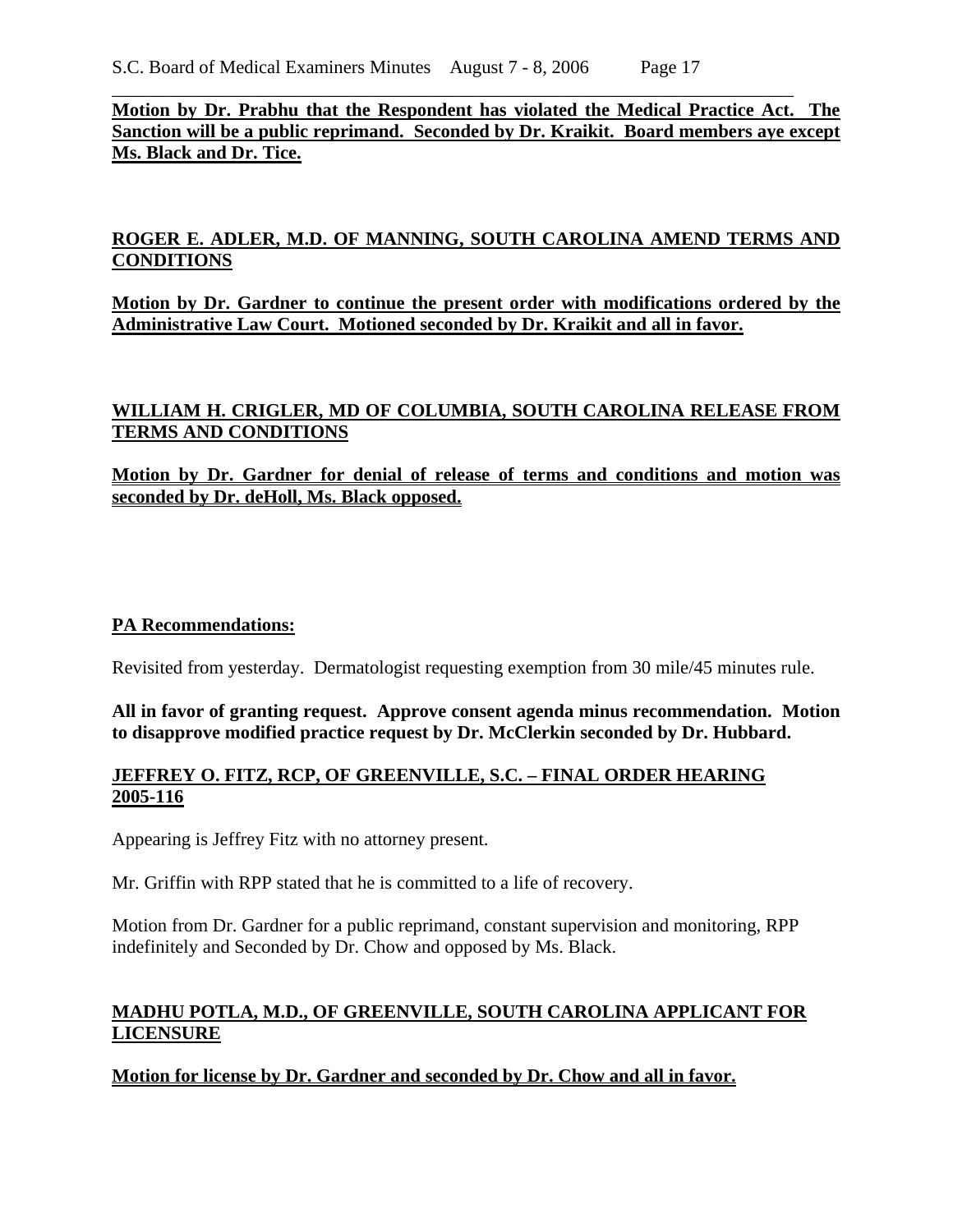## **NAIYER IMAN, M.D., OF BRENT MOUNTAIN, VIRGINIA APPLICANT FOR LICENSURE**

\_\_\_\_\_\_\_\_\_\_\_\_\_\_\_\_\_\_\_\_\_\_\_\_\_\_\_\_\_\_\_\_\_\_\_\_\_\_\_\_\_\_\_\_\_\_\_\_\_\_\_\_\_\_\_\_\_\_\_\_\_\_\_\_\_\_\_\_\_\_\_\_\_

Applicant needs to send in all files from other states that have been investigated and issued a license and Dr. Prabhu and Dr. Costa will review and they have been given authority by the board to approve his application.

### **BOYD HATTON, M.D. OF N. MIAMI BEACH, FLORIDA APPLICANT FOR LICENSURE**

Application on hold until he passes oral part of exam in November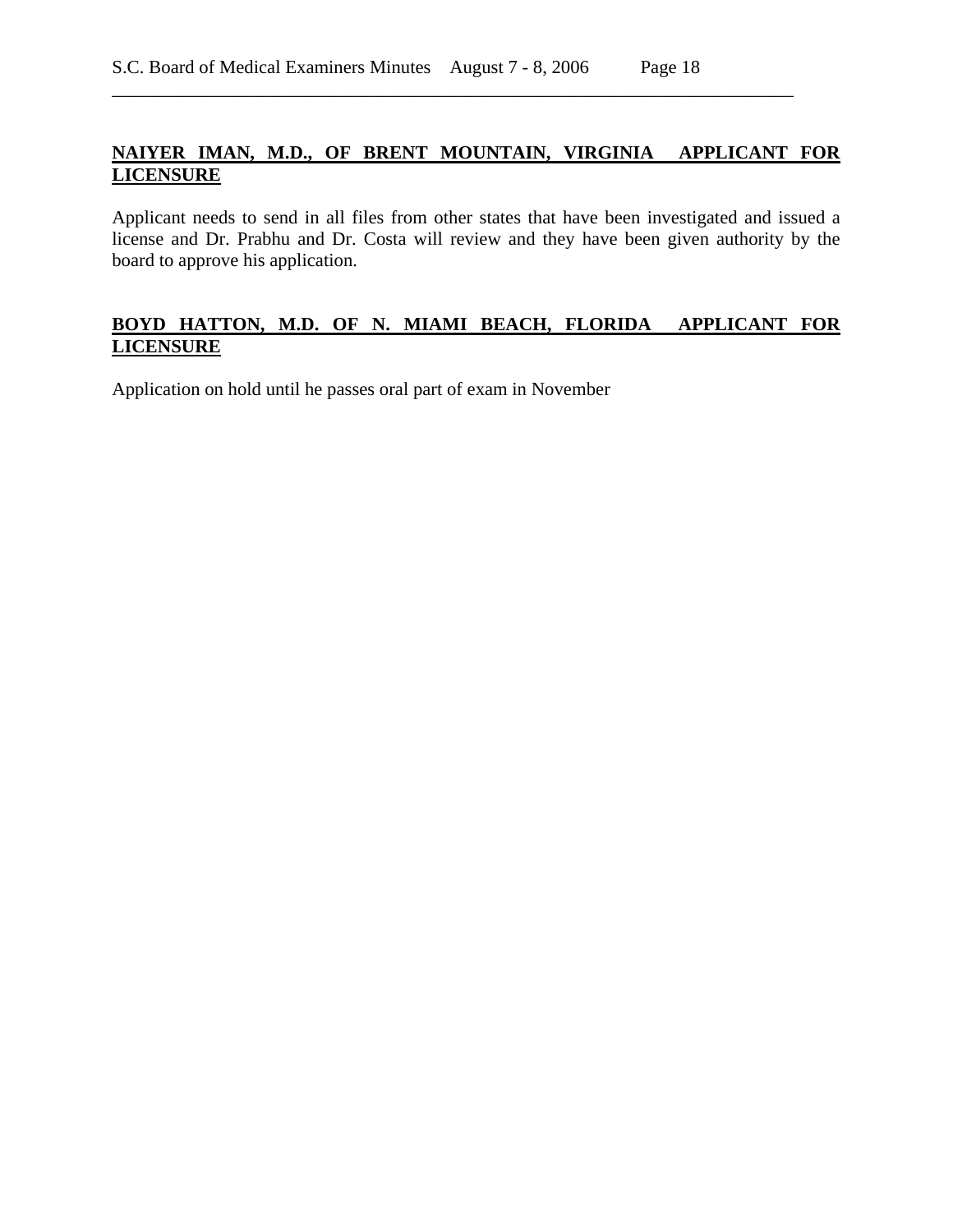### **DISCUSSION TOPICS.**

During the two days of the regular meeting, the following discussion topics were reviewed:

\_\_\_\_\_\_\_\_\_\_\_\_\_\_\_\_\_\_\_\_\_\_\_\_\_\_\_\_\_\_\_\_\_\_\_\_\_\_\_\_\_\_\_\_\_\_\_\_\_\_\_\_\_\_\_\_\_\_\_\_\_\_\_\_\_\_\_\_\_\_\_\_\_

**(A)** Committee Reports

- 1. Legislative Impact Committee *Costa, Gardner, Prabhu, Black*
- 2. Medical Practice Advisory Committee (meeting only when needed) *Prabhu, Kraikit, Gardner, Black, Tice*
- 3. Recovering Professional Program Advisory Committee *Prabhu*
- 4. Office Based Surgery Ad Hoc Committee *Costa, Prabhu,*
- 5. Editorial Committee *Costa, Prabhu, Gardner*
- 6. Executive Committee *Costa, Prabhu, Gardner, Rick Wilson, Bruce Duke*
- 7. Maxillofacial & Oral Surgery Ad Hoc Committee  *Prabhu, Costa, Gardner*
- 8. Professional Licensure & Responsibility Education Committee *Kraikit, Hildebrand, Prabhu, Rick Wilson, Andrew Savage, Esquire*
- 9. Medical Practice Act (MPA) Revision Committee- *All Board members*
- 10. Physician Delegation of Permanent Cosmetic Application Ad hoc Committee *Costa*
- 11. Athletic Trainers Committee *Gardner*
- 12. Continuing Medical Education Committee *Hubbard, Kraikit*
- 13. Surgical Technologists/First Assistant Legislative Committee *Gardner (chair), Prabhu, Reba Revan, Maggie Harvey*
- **(B)** Report from Administrator *Bruce Duke*

**(C)** "Yes" answers not appearing before the Board (no discussion necessary; list preapproved by the President)

*(D)* David C. Hess, M.D. Request for Licensure-*Bruce Duke* 

Board is holding license in abeyance until recertification, completion of SPEX or completion of 150 hour of continuing education courses category 1.

**(E)** Petition for Reconsideration for Allan C. Walls, M.D.-*Bruce Duke* 

Board decided to deny motion for reconsideration.

**(F)** Request to add Phlebology as a practice specialty – *Bruce Duke* 

The American College of Phlebology is requesting to add Phlebology as a self designated practice specialty. The Board decided to deny the request.

*(G)* Quality of Care Literature- *Bruce Duke*